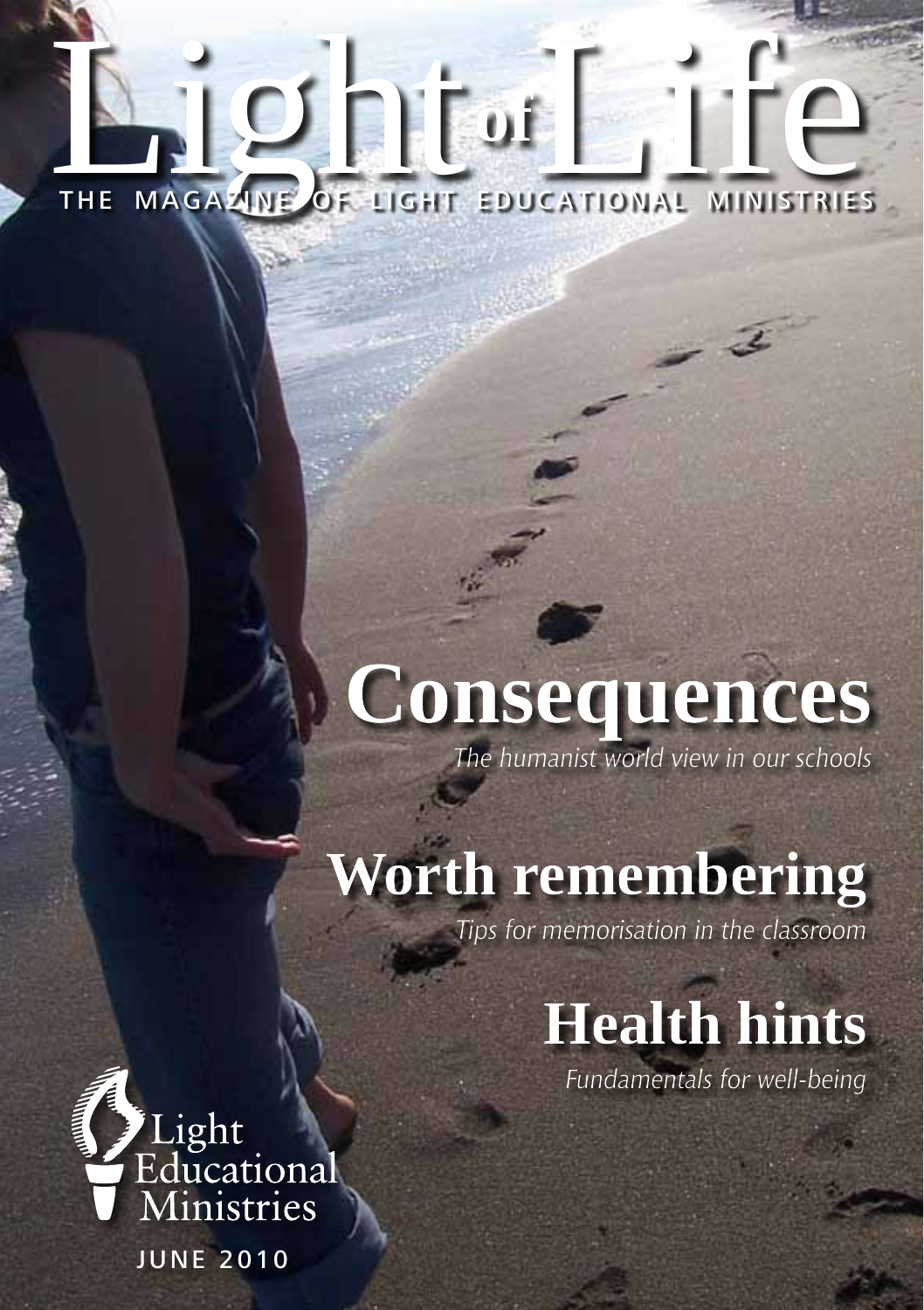# **Contents**

| <b>NEWS UPDATE</b>                   |    |
|--------------------------------------|----|
| <b>EXPLORING CHRISTIAN EDUCATION</b> | 6  |
| FIGHTING A LOSING BATTLE             | 10 |
| SUGGESTIONS FOR MEMORISATION         | 12 |
| <b>HEALTH</b>                        | 15 |
| <b>BOOK NEWS</b>                     | 16 |
| LEM PHONICS CORNER                   | 20 |

# Light**of**Life

**Light Educational Ministries** is a faith ministry, working in the area of Christian education.

**Our Ministry** is to spread the vision and concepts of Christian education. Light Educational Ministries staff are available to share with and assist groups interested in or involved with Christian education. Our staff prepare and distribute resources, conduct the Home Education Assistance Programme, develop curriculum and LEM training programmes.

**Light of Life** is the magazine of Light Educational Ministries. It is a non-subscription magazine, published four times a year. We do, however, encourage donations towards the cost of production and distribution.

| Editor | Peter Frogley                                  |
|--------|------------------------------------------------|
| Layout | Melissa Walker                                 |
|        | <b>Printed by</b> Elect Printing, Fyshwick ACT |

#### **Light Educational Ministries offers:**

*Training Programmes* Diploma and Certificate Course in Christian Education (One Year, Full-Time and Distance Programme) Christian Meditation course LEM Phonics Seminars Christian Education Seminars Short Term Seminars *Resources* Christian Curriculum

Christian School Library Books

Christian Reference and Resource books for teachers and parents

Health books and resources

#### **Light of Life**

200 Florey Drive, Charnwood ACT 2615 Phone (02) 6259 3944 Fax (02) 6259 3945 email: asklem@lem.com.au www.lem.com.au

### Vol 31 No 2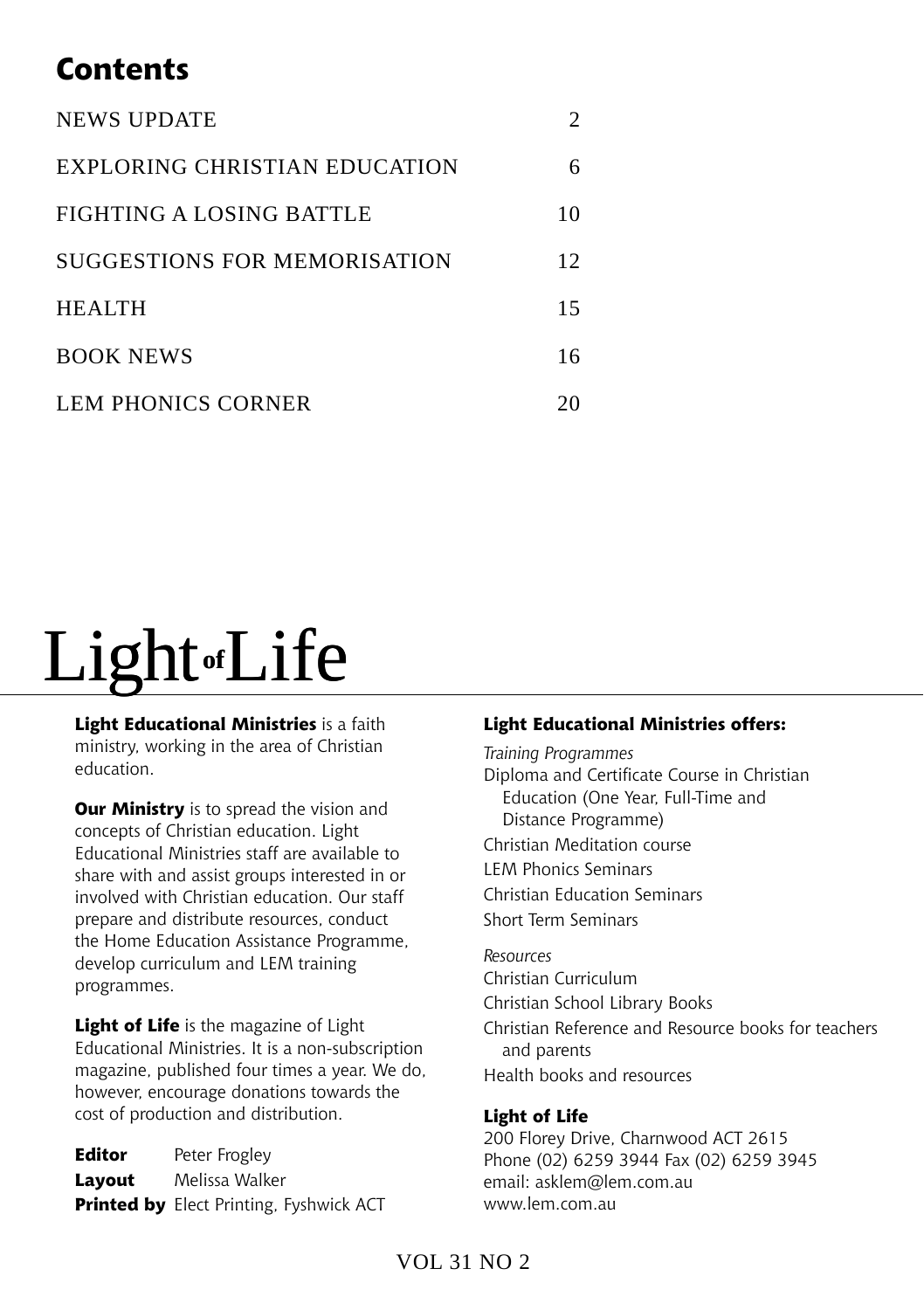**Peter frogley**



Those who care and keep watch on the flow of ideas and practice in our nation seem uniformly concerned at the downward spiral into godlessness.

This unfortunate state of affairs is strong indication that a biblical world view amongst Christians has been too often replaced with a humanistic world view peppered with misapplied biblical quotations.

Yet in the midst of this national slide from biblical thinking there is an encouraging reaffirmation amongst sections of the Christian community. My observation is that much of this is to be found amongst Christian teachers in our Christian schools. This is encouraging and frankly necessary as it is becoming increasingly difficult for teachers to begin with God in their teaching as emerging government policies are making the task more difficult. Home educators are also finding increasing pressure to conform to governmental curriculum requirements, but I encourage you to press on as the effort is well worthwhile.

### **PROJECTS**

- We are continuing to build the LEM Phonics on-line *Teachers Resource Kit*.
- We are in process of editing the *Book of Rules*, which will be followed by the Word List books.
- The rewrite of the aging *God's Plan for Me* is in progress. This course is designed as the general studies component of the K curriculum.
- Another project on the 'drawing board' is a DVD of the phonograms showing mouth positions for ESL users, which we hope to complete this year.

### This Issue

In this issue I have highlighted the CHESS program for 2010. *Exploring Christian Education*  explores the consequences of a humanistic world view. From *Christian School Builder* comes an article on memorisation. We look at the fundamentals of health and our book reviews highlight Wordsworth Classics additions.

Enjoy the contents herein and keep educating. God bless you.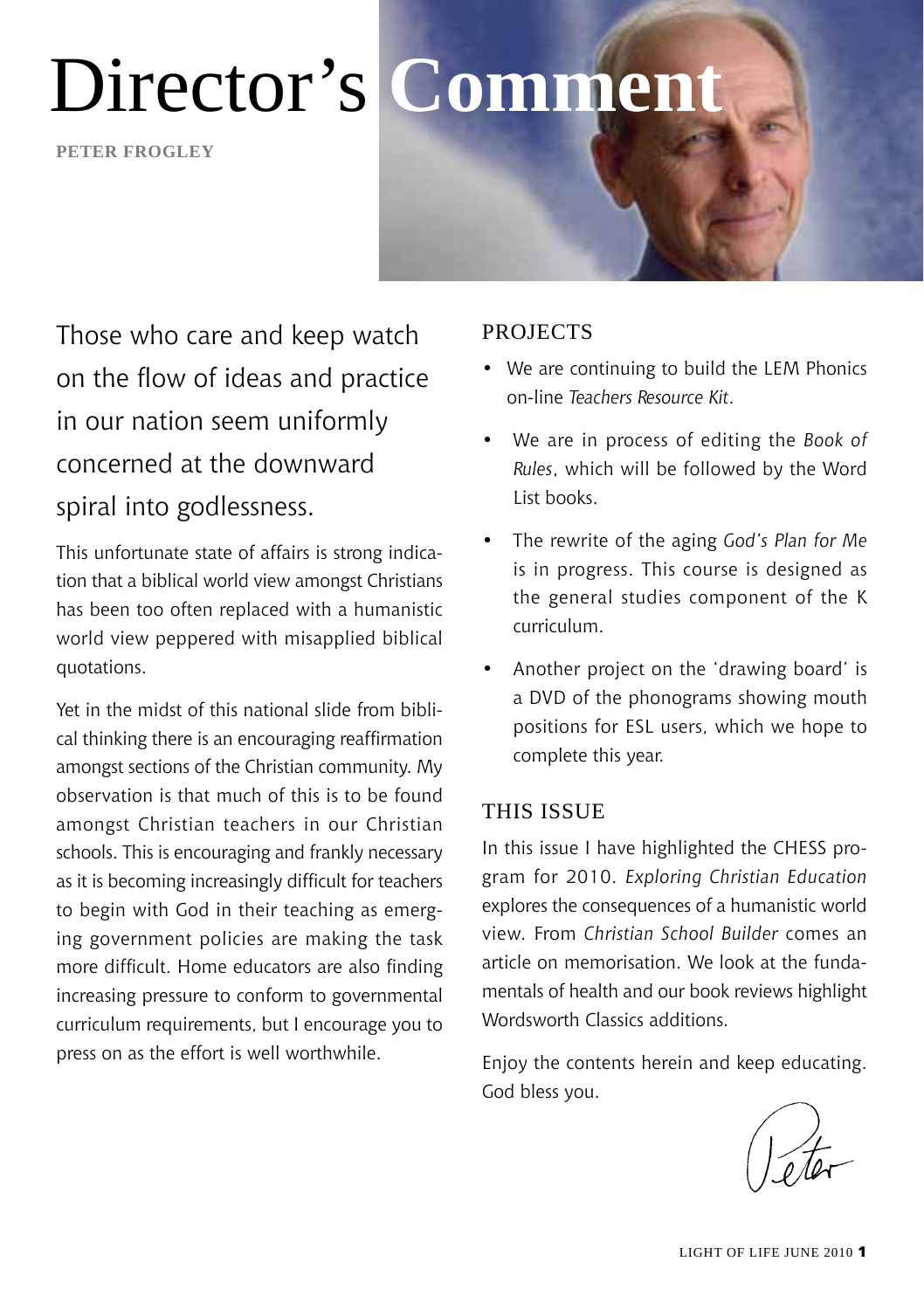

# **CHESS**

The CHESS programme for 2010 will probably have begun by the time you read this. There are a few changes to the day's program: we have shortened the day a little with one less teaching session. Some have found it has been quite a demanding day and a little too much at one time. There will still be plenty of time for reviewing and purchasing materials for sale.

CHESS particularly caters to newer home schoolers and we ask that you let any new home educators friends know about their nearest CHESS.

Phil and Carol Oster will be conducting the Sydney CHESS along with the John and Marjo Angelico from Kingsley Education. Kingsley will also attend Melbourne and Perth CHESS. Peter and Kaye Frogley will be attending Adelaide, Melbourne and Perth CHESS. We all look forward to the CHESS days as it is great to meet and get to know home educators; and being able to play a small part in their ministry to their children is both an honour and a privilege.

#### DATES FOR CHESS 2010

| Adelaide | Sat 22 May            |
|----------|-----------------------|
|          | Melbourne Sat 19 June |
| Perth    | Sat 11 September      |
| Sydney   | Sat 16 October        |

**Note: some dates have changed from very early announcements.**

### Book Display

Mildura Mon 31 May 10:00 am – 1:30 pm

### **Note: there is a change of date and venue for the Mildura book display.**

Details of all these meetings are found on back page of this issue of *Light of Life*.

# **Peru**

Peter Frogley is planning another visit to Antorcha (LEM) in Peru in late September into October.

This year the team in Peru will be conducting a two day educators conference in Lima with our friend Pastor Claudio Zolla. We then plan to travel for the first time to Iquitos in the jungle, on the Amazon River, where there are some quite strong Christian schools. We will return again to Moyobamba on the eastern slopes of the Andes where we have previously enjoyed a very fruitful conference. From there we will travel to Chiclayo on the north coast for some team meetings and perhaps a conference in the far north town of Piura or the town of Jaen. Peru continues to be a fruitful field for LEM in Christian education.

Bob and Frances Relyea (like Peter, Kaye and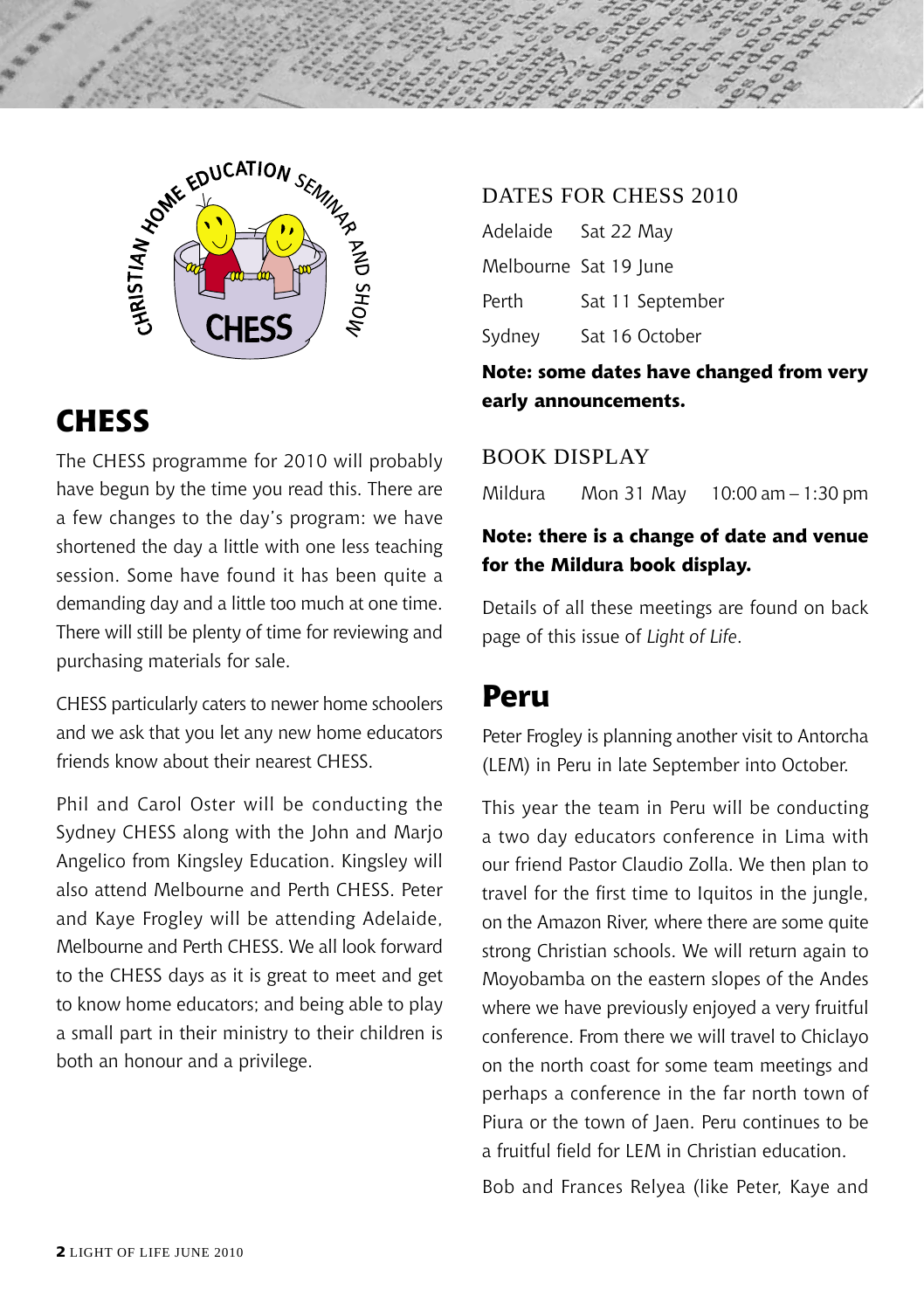

Evelyn) are now at retirement age and are planning an exit strategy from being full time in Peru. They want to spend more time with their numerous grandchildren in Australia. They do plan to return each year or two for a month or more to encourage the AME (LEM) team as long as they are able.

Bob writes:

I personally feel that we may have to have one or two more years here to finish things off well so that the local team can carry on the work. The AME team is already doing a good job and that is encouraging us.

A major initiative is to help establish a physical presence in a ministry centre for Christian education through LEM. We introduced this vision in the last issue and again present it in soliciting your assistance.

The Ministry Centre will double as the 'seat' for Antorcha (LEM).There is no multimedia christian education and creation science resource centre of this nature in all of Chiclayo, a city of 530,000 people located in the north of the country (the third largest city in Peru). It would be a very valuable tool for training the locals, forming a team of educators, and for spreading the Gospel of Jesus.

We estimate the cost of the centre to be \$33,000AUD, fully equipped. Please pray with us that this centre comes to fruition. We would like to start construction this year.

If you are able to contribute, donations can be made through LEM Canberra using the form at the right, or online at **donate.lem.com.au**.

### **Ministry Centre, Peru** ╳

YES! I would like to help build an LEM facility in Chiclayo, Peru, to support the team in establishing a strong base from which to serve the nation.

#### Name

| Address |                                  |             |                                                                                          |
|---------|----------------------------------|-------------|------------------------------------------------------------------------------------------|
| E–mail  |                                  |             |                                                                                          |
|         | My contribution                  | <b>AUDS</b> |                                                                                          |
|         | <b>Payment Options</b>           |             |                                                                                          |
|         |                                  |             | Please debit my Visa Mastercard                                                          |
| No      |                                  |             |                                                                                          |
|         | Exp Date (MM/YY)                 |             |                                                                                          |
|         | BSB: 012 951<br>A/C: 233 343 821 |             | I have sent payment via bank transfer/EFT<br>(notification MUST be sent via email/phone) |
|         |                                  |             | I have enclosed a cheque or money order<br>(payable to 'Light Educational Ministries')   |

#### **Please return to LEM**

| Post  | 200 Florey Drive   |  |
|-------|--------------------|--|
|       | Charnwood ACT 2615 |  |
| Fax   | 02 6259 3945       |  |
| Email | asklem@lem.com.au  |  |
|       |                    |  |

#### **For more info please phone 02 6259 3944**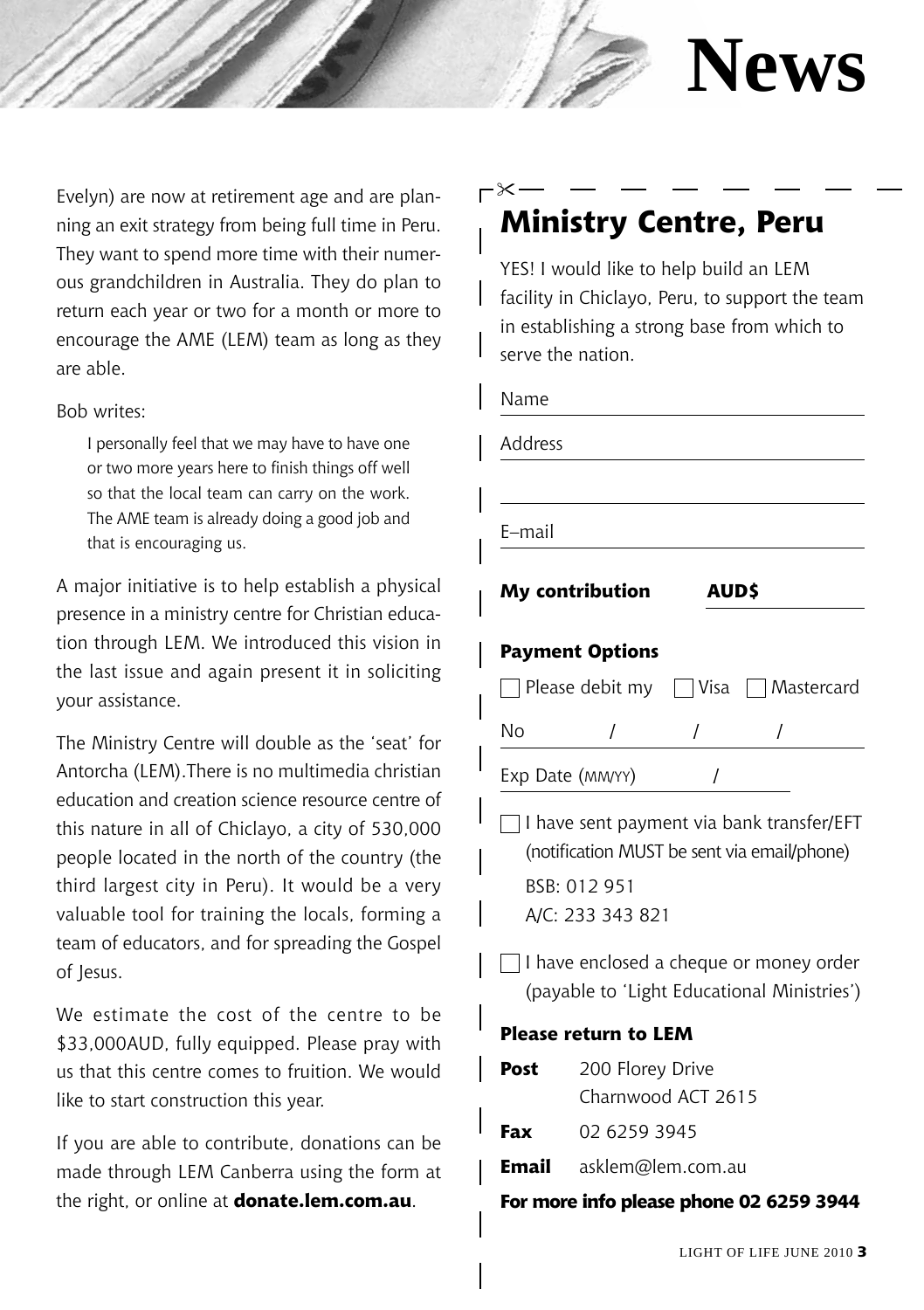# **India**

From late February through to March Evelyn Garrard visited India to train teachers for the establishment of LEM Phonics. She travelled with Rev Richard Wilson under the auspices of the Indian Reformed Fellowship of Australia. The significant advantage for this trip was that Richard had been licensed to produce some of the LEM Phonics materials for the schools. As is too often the case in such locations the printing

schedule was disrupted and materials were very late arriving—but we understand that they have arrived and been distributed.

The first two weeks were spent at Aizawl in Mizoram state on the far east side of India. Being a largely Christian state made it a very pleasant introduction to this part of India. Over 50 of the 70 Presbyterian schools



was conducted at the Greendale School. These seminars have introduced schools to the LEM

> Phonics programme and it is planned for Evelyn to return and work with these schools to see the program properly established.

> The final week was spent in New Delhi where Evelyn worked with pastors who are using LEM Phonics to tutor students to assist in raising funds for the ministry and provide evangelistic opportunities.

in the state were represented at the seminar and plans were made by the authorities to introduce

*Evelyn reports on her impressions of the visit in her LEM Phonics Corner in this issue.* 

LEM Phonics through their schools. From there they travelled to Mirik in northern West Bengal state where another successful seminar was conducted.

The next location was the scenic city of Gangtok in Sikkim where a seminar



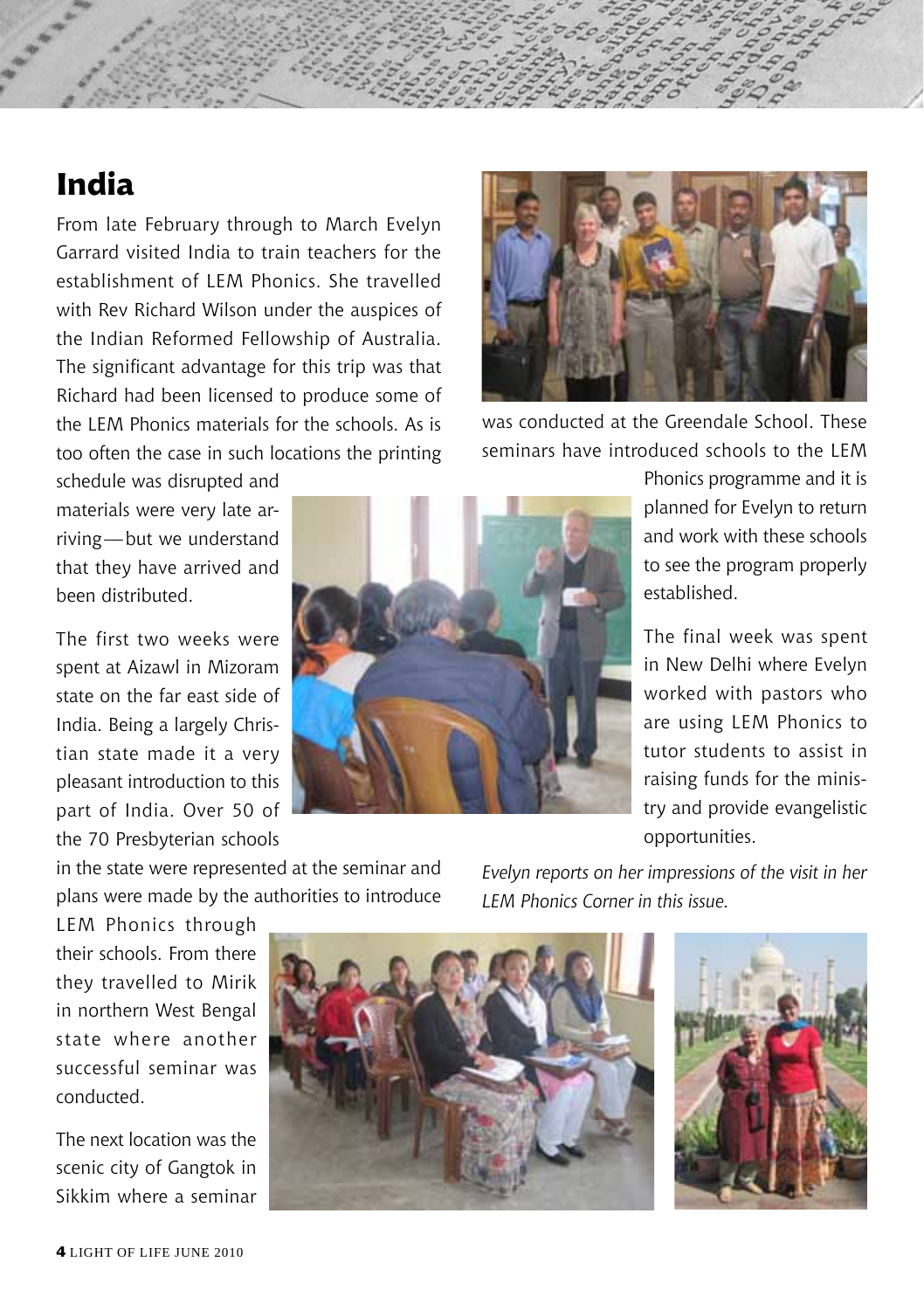# **News**

# **Creation Science**

The annual Creation Science Competitions are conducted in accordance with the fifth objective of the Association: to promote Creation Science Education activities. The competitions give children in schools and at home the opportunity to address each year's National Science Theme from a Christian perspective. This year's theme is **'Explore an aspect of biodiversity in Australia'**.

Biodiversity is defined as:

The variety of all God's created life forms that exist in Australia, including plants, animals and micro-organisms, their genes, and the ecosystems to which they belong.

There are 13 separate sections according to grade level (pre-K though grade 12). Children may participate in any or all of six project categories:

- Song writing
- Story and poetry writing
- Poster
- Science project
- Mathematics
- Information and Communication Technology (ICT)

Entries must be received by

### **Friday 18 June 2010**.

More information including competition details and entry forms is available at **creationcompetition.wordpress.com** or e-mail **phil.peachey@aacc.edu.au**



# **E-Light of Life**

We are moving toward the electronic age and plan to cease hard copy production of *Light of Life* at the end of this year. To that end, we will be contacting you by phone to make sure your email address and other details are up to date. Email communication will also allow us to keep you informed of various events and special offers we have from time to time.

# Homeschooling Fathers Camp

Homeschooling fathers are unique men! This camp is an opportunity to be encouraged, equipped and refreshed in your calling as homeschooling fathers through having a weekend together. Through both inspirational and very practical sessions plus plenty of time for relaxing, talking, and generally taking time out, you can return home with renewed purpose and energy for the task God has given you to do!

Date: 6–8 August 2010

Venue: Lake Perseverance Recreational Centre (near Toowoomba, Queensland) Speakers: Jason Kauffman, Andrew McColl and Bob Osmak

For details contact Andrew McColl on 07 4697 8194 or runimede@yahoo.com.au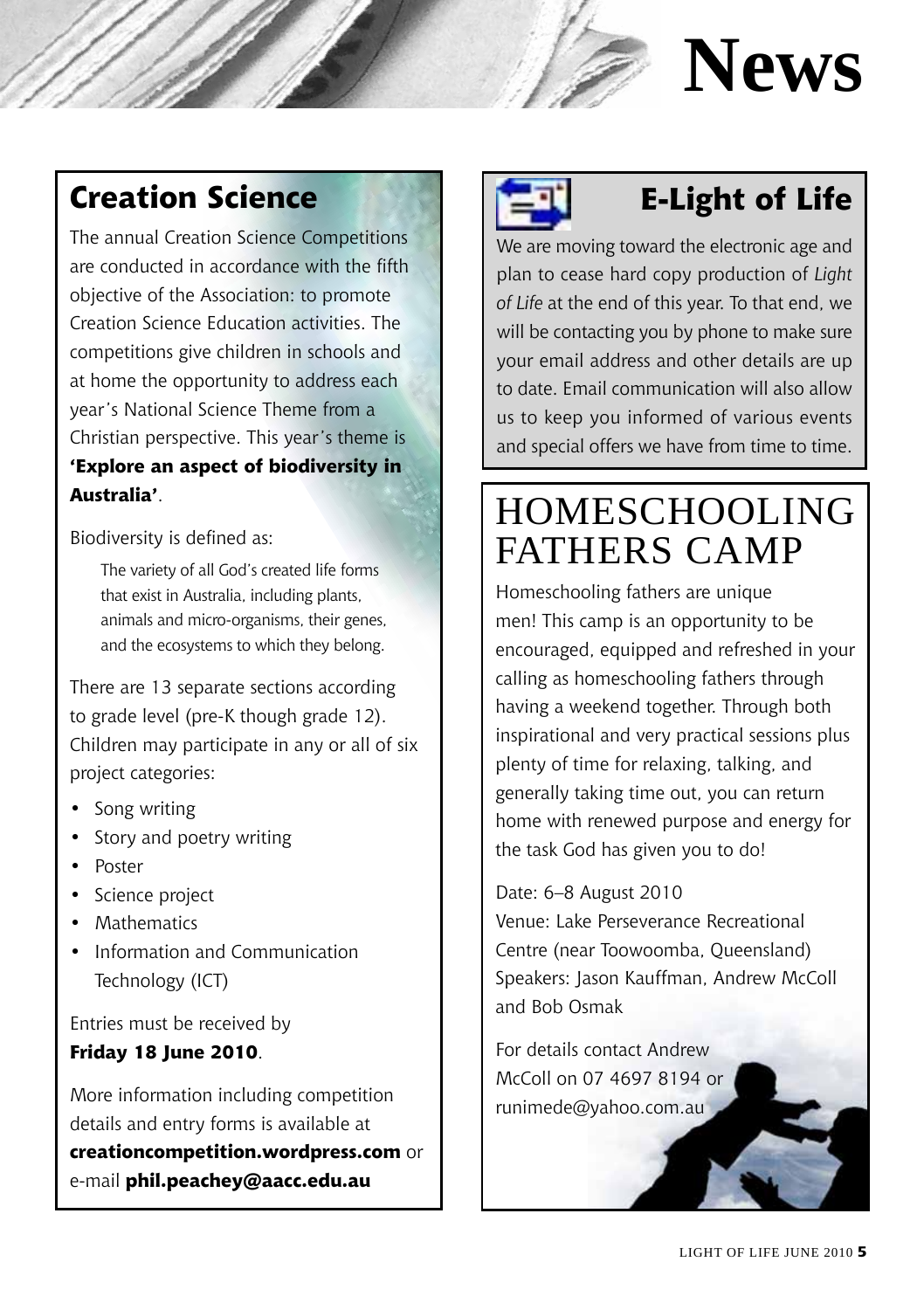# Exploring **Christian**

# **76 Consequences of a Humanist World View**

# **Education**

It is not uncommon for me to be accused of being radical, idealist, controversial, extreme or just plain out of touch.

Initially I was quite affronted by these accusations, but as time went by I increasingly realised that was my lot in life. Indeed, I would consider it a calling—some would say a prophetic calling—not to endeavour to be offensive, but to be committed to uphold what to me are obvious biblical standards. It seems that was the lot of the Old Testament prophet, so I conclude that such is a legitimate role to be played even in Christian circles in our day.

It seems somewhat a dilemma that I was apprehended by the Lord with a vision for Christian education that was quite radical and in many ways idealistic and as a result would not be understood nor appreciated by everyone. Nevertheless, I have endeavoured to carry out that vision. My responsibility is to be faithful to He who called me and if that results in criticism, then that is part of my lot in life—a lot for which I am in fact very thankful.

So with that disclaimer on anything I will write here, I would like to explore what to me are some of the consequences in our educational world and beyond of a humanist world view.

### Nature of the Matter

It has been a recurring theme in many articles in *Light of Life* that Christians have been profoundly influenced by the world view in which their training was couched—and that that world view has been overwhelmingly humanistic. Not many Christians seem to have realised this. The result is many well-meaning Christian teachers, even in Christian schools, practising humanistic education unwittingly believing they are teaching Christian values. This humanism has created practices in every area of education that are contrary to biblical thinking and practice. I will explore the effect of humanism under several headings.

**Peter frogley**

# **The School**

### **STATE CONTROL**

The nature of a school will be defined by its undergirding philosophy. In humanistic terms the school is created and owned by the state, to equip students to be citizens of the state. Indeed compulsory schooling legislation in practice claims that students are owned by the state.

The common humanist idea is that the bigger the school the better, because of economies of scale and the better offering of subjects and teachers. The priority of the family is a foreign idea to statist educators.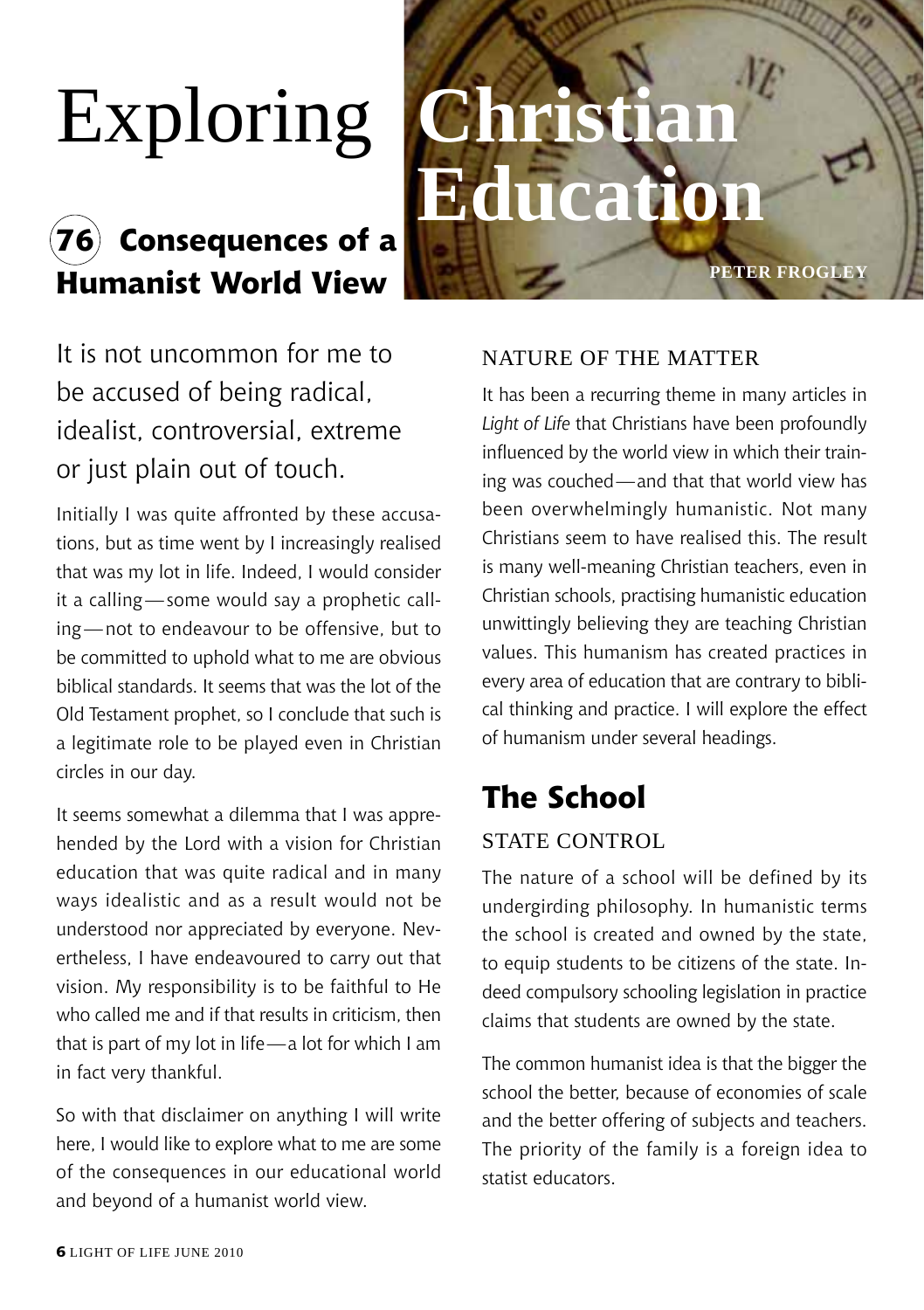Students are to be arranged in age groups to ensure appropriate social interaction. Social interaction is a major priority as this provides the framework through which students arrive at their life values.

One school was deregistered on the basis of an

inadequate curriculum. The reason given was that there were not enough children to ensure adequate social interaction! The general idea is that there will be ample opportunities for students to discuss life issues, and from the consensus of the group the student will be able to develop life values that are consistent with the group. In a humanist world where there are no absolute values we must

some Christian schools are **using humanistic methods** without **realising the aims** thereof

of group character, conformable to society. … Faithless teaching makes for unfaithful citizens.

*Rosalie Slater, 'Teaching and Learning America's Christian History'*

She was right: the goal of our humanist schools is to build group character conformable to society—the methodology described above confirms

> this. The concern is that some Christian schools are using the same humanistic methods without realising the aims thereof. The goal of the Christian school is to build individual Christian character! This is not to build individualism, but to develop each unique person for the purpose for which they were created.

### The Curriculum

It is interesting that the pendulum of curriculum

have some way of arriving at values. (Why a consistent humanist would want to have values provides an interesting philosophical question for them.) For the humanist educator, social interaction provides the method for arriving at values. That is the philosophical reason why children commonly these days sit around tables and not in rows facing the teacher. It is not the teacher who is important in shaping the student's life and values, it is the fellow students.

Way back in 1965 the late Rosalie Slater, cofounder of Foundation for American Christian Education, wrote:

In making the change to government sponsored schools, we closed our Bible as the educated and political text, and we shifted our level of education from the building of individual Christian character to the building design fluctuates between laissez–faire and rigid control of content. The pendulum seems to be swinging back to a more rigid control of curriculum. In some ways Christians may think that is good, but the rigidity more than likely means a rigid humanistic curriculum. In the past generation or two, curriculum content has been so vague that Christian schools could teach what they wanted without too much interference. With our current federal government we see a move to uniformity in curriculum. We are told this is to ensure portability—that students can move from one state to another without their education being compromised by different standards. That is perhaps commendable. The issue is the humanistic standard to which we are all expected to conform.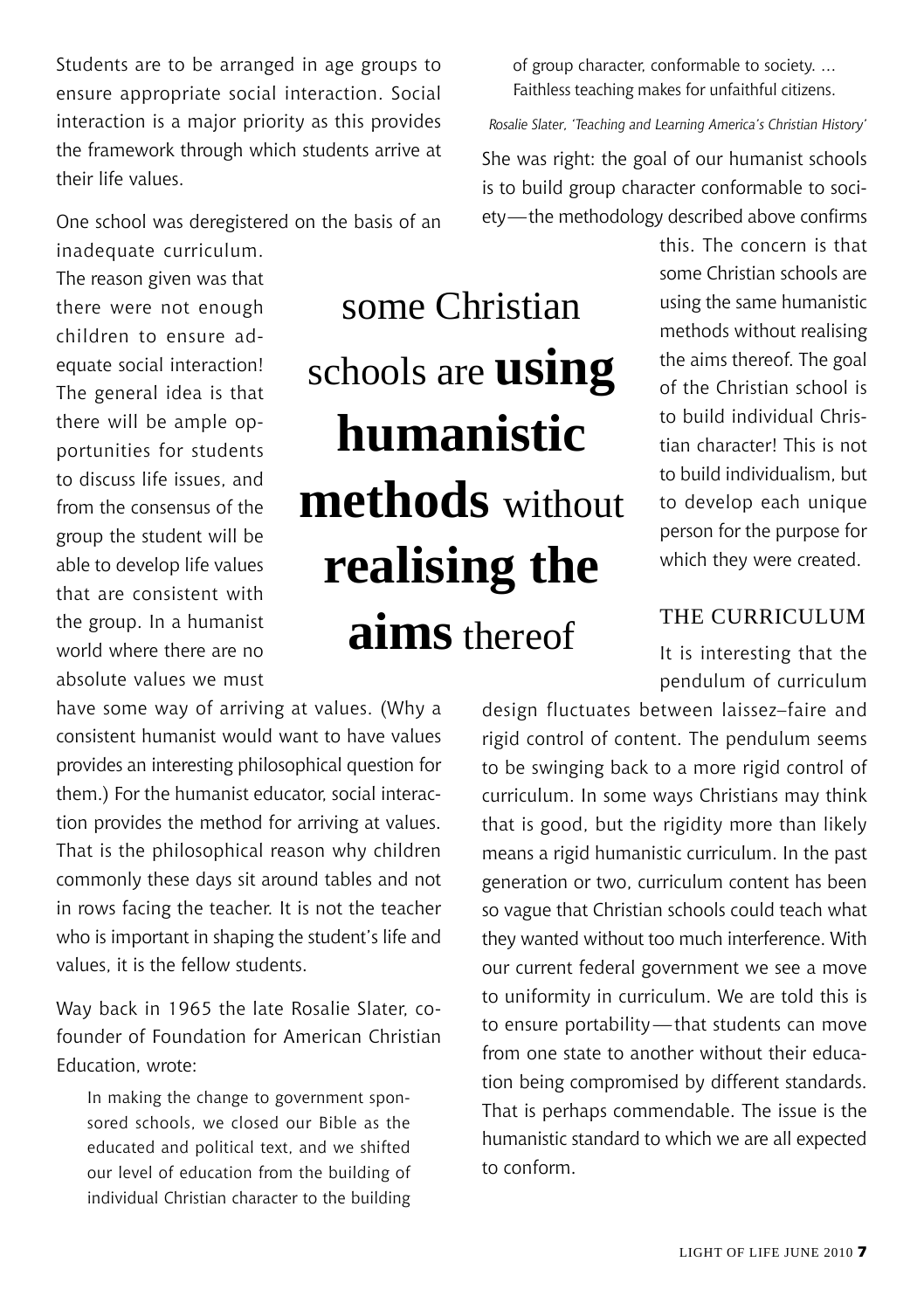For example, we now have reading tests which are based on the fruit of a whole word methodology. This means much of the early testing is not appropriate for an intensive phonics methodology where learning the sounds of our language is first priority. Reading begins later, but when it does progress is far more rapid than for the whole word methodology.

So it is the State that sets the goals, not the school, nor the parents, who biblically have the final responsibility for their children's education. This is a major loss of freedom in our society, but an increasing number of Christians believe it is good for the State to be setting standards and providing for them. It means Jehovah Jireh does not need to be as busy!

An interesting aside is that despite our new national curriculum each state has its peculiar (I say that advisedly) writing style. Gone is the print and cursive (too hard for the modern student) to be replaced by Queensland script or NSW script, etc. All similar, but

with minor variations. The premise is that it is foolish to have two styles of writing, but little consideration is given to the fact that print mimics typefaces and is used for map labelling and the like, whilst cursive is the fastest and easiestto-read handwriting style.

The real curriculum issue for Christians is that State school curricula are written from a humanistic philosophy, whilst a Christian curriculum should be developed from a self-consciously Christian, biblical philosophy—and the two are fundamentally different.

# it is **the State** that **sets the goals,** not the school,

nor the parents

### **TEACHERS**

Perhaps the outstanding aspect in modern statist education is the removal of disciplinary sanction.

The Bible has apparently, erroneously recommended corporal punishment:

He who spares his rod hates his son, but he who loves him disciplines him promptly.

*Proverbs 13:24*

Today it seems a majority of Christians believe the Scripture to be in error—or perhaps it is that it is the Old Testament, which they say is not applicable today.

The problem is that a disciplinary sanction against bad behaviour has been removed. If children are

> asked to do something they can refuse without any appropriate sanction (other than manipulation or bribery) being available to the teacher

It seems the whole system is designed to placate the child's sinful tendency—but then some Christians don't

believe children have sinful tendencies! The result seems to me to be that teachers are virtually forced to teach toward fulfilling the child's sinful nature, rather than discipling the child to service in the kingdom of God.

# **Resources**

Today most resources are provided by government—in a socialist system this is designed to make us dependent. Christians have said they want Christian education and they want parents to take responsibility for their children's education—but they have gone to the State to pay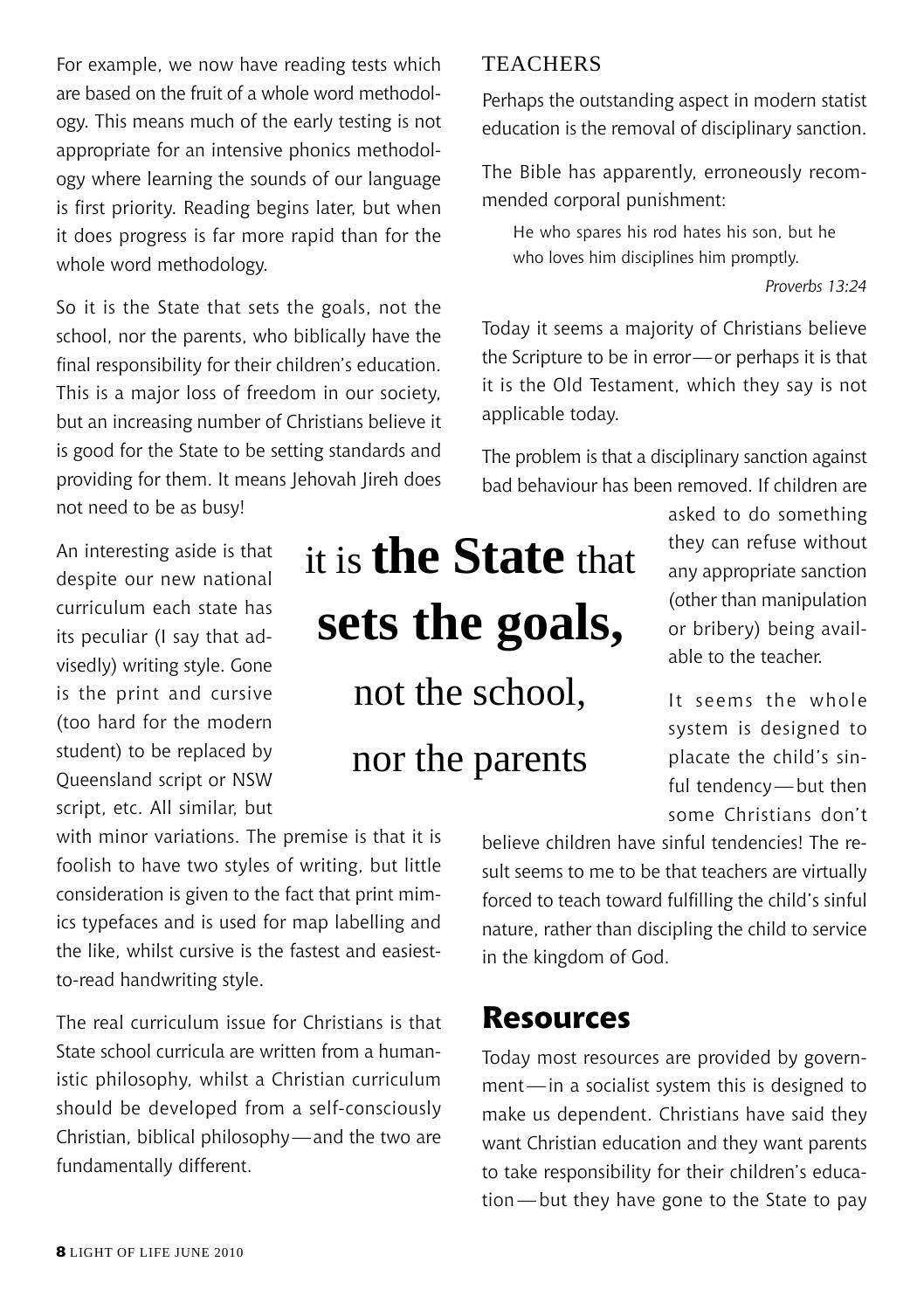for it. Even now many have not yet realised they have lost the very rights and freedoms that motivated them to seek Christian education in the first place. Christians have been deceived by the State as the control the State insisted on

has remained and indeed become stronger. Many Christians argue with some justification that taking money from the State for Christian schools is simply appropriating what is rightfully theirs through taxation. Unfortunately that is not how the State views the matter — for them it is their money and users must be accountable to them for expenditure.

# the whole system is designed to **placate the child's sinful tendency**

they can not allow biblical Christianity to flourish in Christian schools because it will be introducing an alien faith to the society. They want a unified and cohesive society where all children are raised by the same standards—that is what they are

> endeavouring to compel at this time! They realise that biblical Christians will work to raise children who will be servants of King Jesus and who will seek to build His kingdom on earth as He has instructed. They know that these children will be different and will be in conflict with the stated values of the humanist State.

# **The Religious Issue**

All of life is religious! That is why as Christians we must have a biblical world view. Christianity is a lifestyle—most Christians would agree with that.

The problem is that the State also has a world view—humanism, an alien religion.

Christianity by its very nature is exclusive—some are saved and some are lost, hence some are excluded from salvation. Christians understand from Scripture that you cannot mix another religion with biblical Christianity. But most Christians try to mix humanism (the State religion) with their Christian faith and the result is syncretism and a loss of the foundational beliefs and values that make Christianity Christian.

Even if Christians do not understand this idea, rest assured humanists do! They understand that

# **The Question**

I realise that I am presenting what is commonly considered a radical ('radical' means 'back to the root') viewpoint, but for the Christian it should be a call to return to a full-orbed application of our faith to education. If there are those who believe I have misunderstood I would love to hear from them because I do not wish to spend time and effort pursuing concepts that are wrong or even irrelevant.

But the question that frequently exercises my thinking is this: Do we have enough biblical capital remaining in our Christianity, in our nation, to be able to counter the humanist thrust? Or have we Christians become indistinguishable from the humanist society in which we live? Whatever our answer, the challenge still remains: Will we as God's servants train up a generation of young people who will have a biblical world view and be able to build God's kingdom in our nation?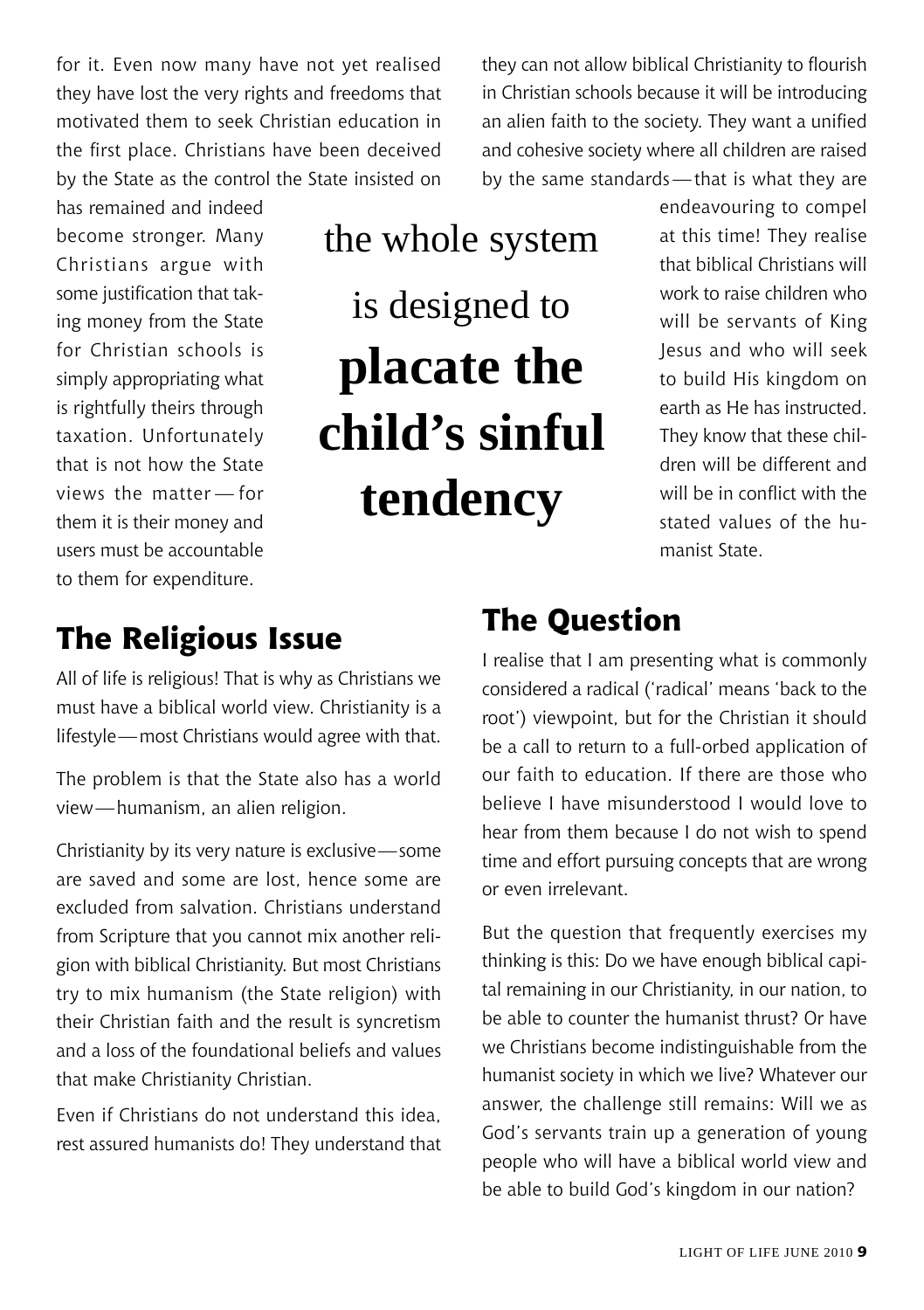

# In the previous article we discussed the consequences of a humanist world view.

As an illustration of this, we reproduce a recent report from *The Adelaide Advertiser* on the intent of the Registered Schools Board in South Australia to ban the teaching of Creation in non–government schools. It is now a bit late to be protesting as schools have allowed the Registration Board the freedom to make such draconian decisions.

When we began a Christian school in South Australia in 1978 there was no Registration Board nor any demonstrated need to have one. The recommendation for such a Board came from the then-existing private schools. We warned when such a Board was mooted that it would be used to restrict Christian schools. Politicians guaranteed that would not be the case—we did not believe them!

Now all States and Territories have Boards not only for registering schools but also for registering teachers. The problem for Christians is that these boards are established by the State and thus Christian schools and teachers are registered by humanists to practice as humanists. I would contend they serve no useful purpose and are unfortunate appendages that consume finances and contribute nothing to the quality of education.

So now, 30 years on, the non-government Schools Registration Board is continuing to flex the humanist muscle some Christians requested. Quite frankly, there is not much Christian schools can do about it because they were deceived into becoming dependent on government money to function. All the Board has to do is remind schools that funding is tied to compliance with Board regulations and the rest, they say, is history.

How many schools will be willing to forego the huge financial benefit they receive from government? Perhaps that is why the best they can offer is to threaten legal action, which I suspect the Registration Board finds a trifle amusing. Even if the independent schools were to win this matter in court it would in effect be but one small step back for the board who already have a number of such issues lined up to try out on schools.

It would be a wonderful dream fulfilled if in a few months time I am forced to admit my error and that Christians had taken up the challenge to be salt and light in the educational board rooms.

Opposite is *The Advertiser* report with the response of the Executive Director of the Association of Independent Schools.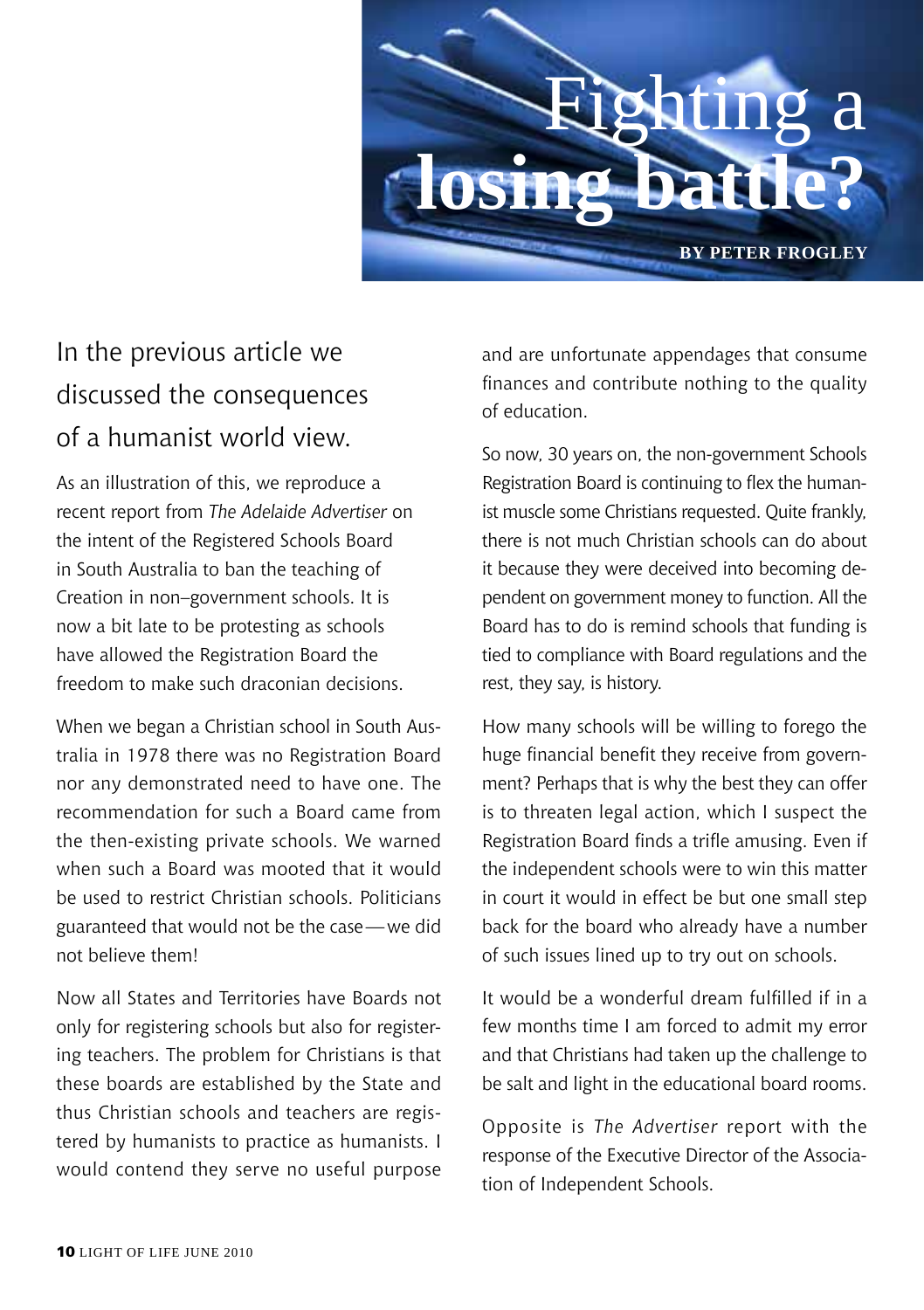

# **Creationism ban a test of faith for religious schools**

THE Association of Independent Schools is seeking legal advice on the banning of creationism or intelligent design in the science curriculum.

State association executive director Gary Le Duff said the ban, imposed late last year by the Non-Government Schools Registration Board's guidelines, had been met with disapproval among faith-based schools.

'There was very strong support for concerns about the excessive intrusion of government regulatory bodies into matters relating to the underpinning faith or educational philosophy of schools,' he said.

Mr Le Duff said an incident where a poster on creationism had been removed at an SA school had 'galvanised schools across the spectrum because it was seen as intrusive'.

He said he was seeking legal advice about the board's power to restrict schools.

'The question is, does the board have the power just to tell schools what to teach or can it enforce schools not to teach something in a particular area?' he said.

'I don't think this has been handled very well. Our major issue is now about government regulatory intrusion. We saw the actions around the poster as being excessive, we now question the authority of the registration board to prevent schools from incorporating particular aspects of their faith or educational belief.'

Australian Christian Lobby SA/Victorian director Rob Ward said the banning of creationism or intelligent design was turning faith-based schools into 'government schools with RE classes'. 'It's really overriding the wishes of parents,' he said. 'I've spoken to a few and they're furious.'

He said the board had turned into 'big brother gone mad' on its level of interference in programming.

*Lauren Zwaans*

It is encouraging and very commendable that there have been strong protests against this measure, but I am not sure what legal grounds will be found to endeavour to overturn the decision. Such decisions are carefully planned by governmental authorities to have maximum effect and the subjects are also carefully chosen to ensure

the public will be on their side. After all, what sort of troglodyte would actually believe that a supposed God created when all the scientific evidence supports evolution. It is a well-chosen topic and in the process they will be trusting it will undermine the various creation ministries.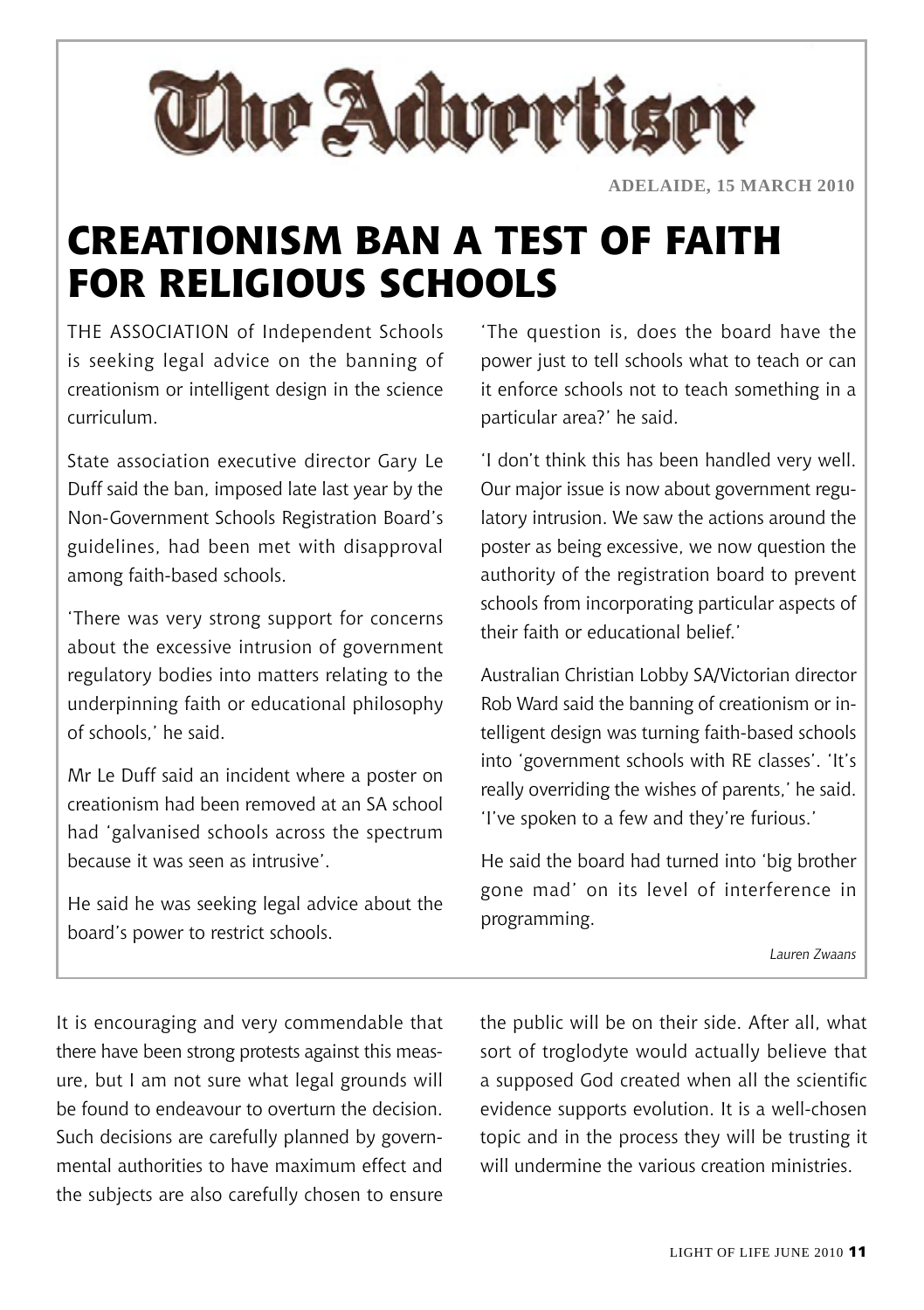# Suggestions for **Memorisation**

**Shirley Brubacher**

# Most of what you give your children to memorise should be worth remembering for the next fifty years.

Following are a few memorisation activities and suggestions that have been helpful to teachers.

Use variety in the Bible passages you assign for memorisation. Learn a parable, a story, a prophetic message, a prayer, a psalm, part of a sermon. At Thanksgiving, Christmas and Easter, assign Scriptures with a seasonal theme.

I generally have Bible memory right after devotions. I like ten minutes to sing, ten minutes to talk, and ten minutes to memorise.

Be aware of other memory work children may have. If they are learning a long passage in Sunday school, be realistic about how much more you pile on.

How do you handle review throughout the year? Can your students recite at the end of the year what they learned in September? What about reviewing the passages you learned last year?

Every Friday, you could have a thirty minute period for memory work. Recite all the previously learned passages, either in unison as a group, or alternately with boys and girls taking verses, or

row by row. Then have the pupils copy the next week's assignment into a notebook.

As the students learn their passages during the week, have them recite them individually to the teacher at a convenient time. Write the student's name on the blackboard, and have them record their score into their notebook. By Friday's memory work period, all the names must be on the blackboard.

At the end of the school year, the pupils should be expected to know the passages that were learned that year.

If a passage is once learned well, it takes much less time to review it than it took to learn it the first time, even though a whole year has gone by since it was memorised. Do your pupils a favour by expecting them to learn their verses well. A few verses well learned each week is better than a whole passage half learned and soon forgotten.

Sometimes I have one child come to the front of the class to say a verse and then have them call on the next person. The first one goes back to their seat, or sits in the seat of the one they called, or stays standing in front until there is a long row in front of the classroom.

Or I might have one child stand beside the desk of the person next to them and say the verse with that child. They then sit in the desk of that child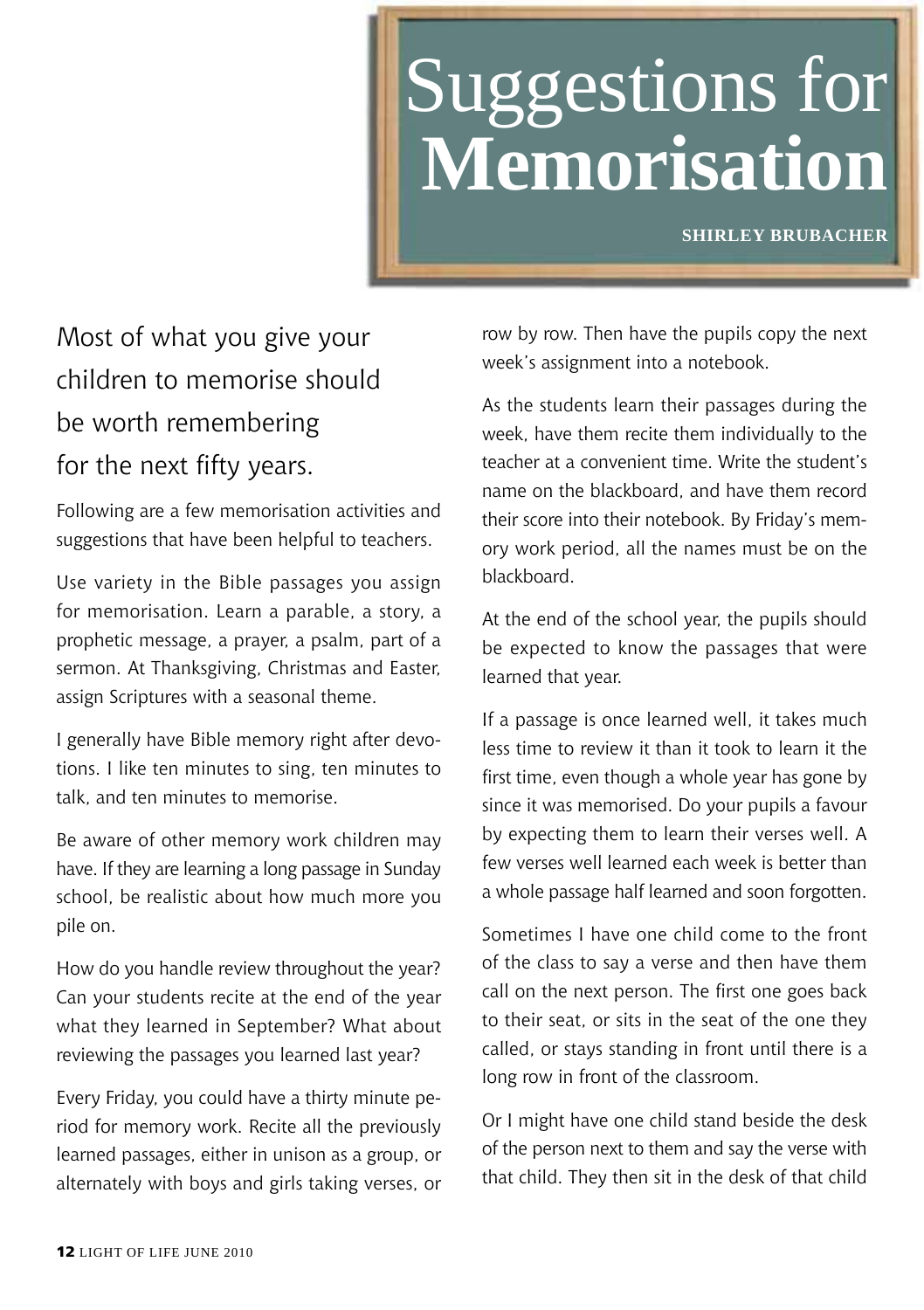while the second one goes on to the next desk to say it with that one, and so forth.

Sometimes one child takes the first verse of a passage, another child the next, and so on.

Sometimes I write a new verse on the blackboard and have one child point to the words with a yardstick or a pointer while the rest say it.

Or I have each child come forward and point to the words as they say it by themself. The child erases one word of the verse before they sit down. The next one does the same. It helps the children visualise what is not there.

To help learn Bible verses:

- Talk about the memory passage for devotions one or two mornings.
- Memorise one verse a day.
- Daily recite the entire passage as a class.
- Take turns around the room. 'I say verse 1, you say verse 2, you say verse 3...'
- Say a verse at random out of the passage, and pick a child to recite the next verse.
- Quote a passage, but stop in the middle of a verse to let someone continue.
- Quote a passage, but warn the children to listen for mistakes (which you make on purpose).

# Do your pupils a **favour** by expecting them to **learn their verses well**

time, a normal volume the third time, and finally louder volume.

- Take turns by verses, by rows, by boys and girls alternating, or by grades.
- Teach appropriate expression. Tell them which word to 'say harder.' Think about it ahead of time. Do you want 'The *earth* is the Lord's, and the *fullness* thereof'? Or would you prefer 'The earth is the Lord's, *and* the fulness thereof'? Choose how you want it, and stick to it every time you recite it together.
- Let the children make posters of the Bible memory passage for art class.
- Learn the passage well enough to give it as a presentation to visitors.
- When you are studying the books of the Bible, name a book at random, such as 'Luke'. The class must respond with the three following books: 'John, Acts, Romans'.
- Try memorizing a passage as a unit rather than tiny piece by tiny piece.

Here are a few memory games you may wish to try occasionally:

Have a box of miscellaneous items ready—an ink pen, a softball, an eraser, a book, children's toys, and other such paraphernalia. When you are ready to begin, set these items out upon a table where they are visible to the class. Then have the chil-

• When you are learning the new verse for the day, you could try whispering it the first time around, using a louder whisper the second

dren put their heads down and close their eyes while you either remove an item or add a new one. See who can note the change.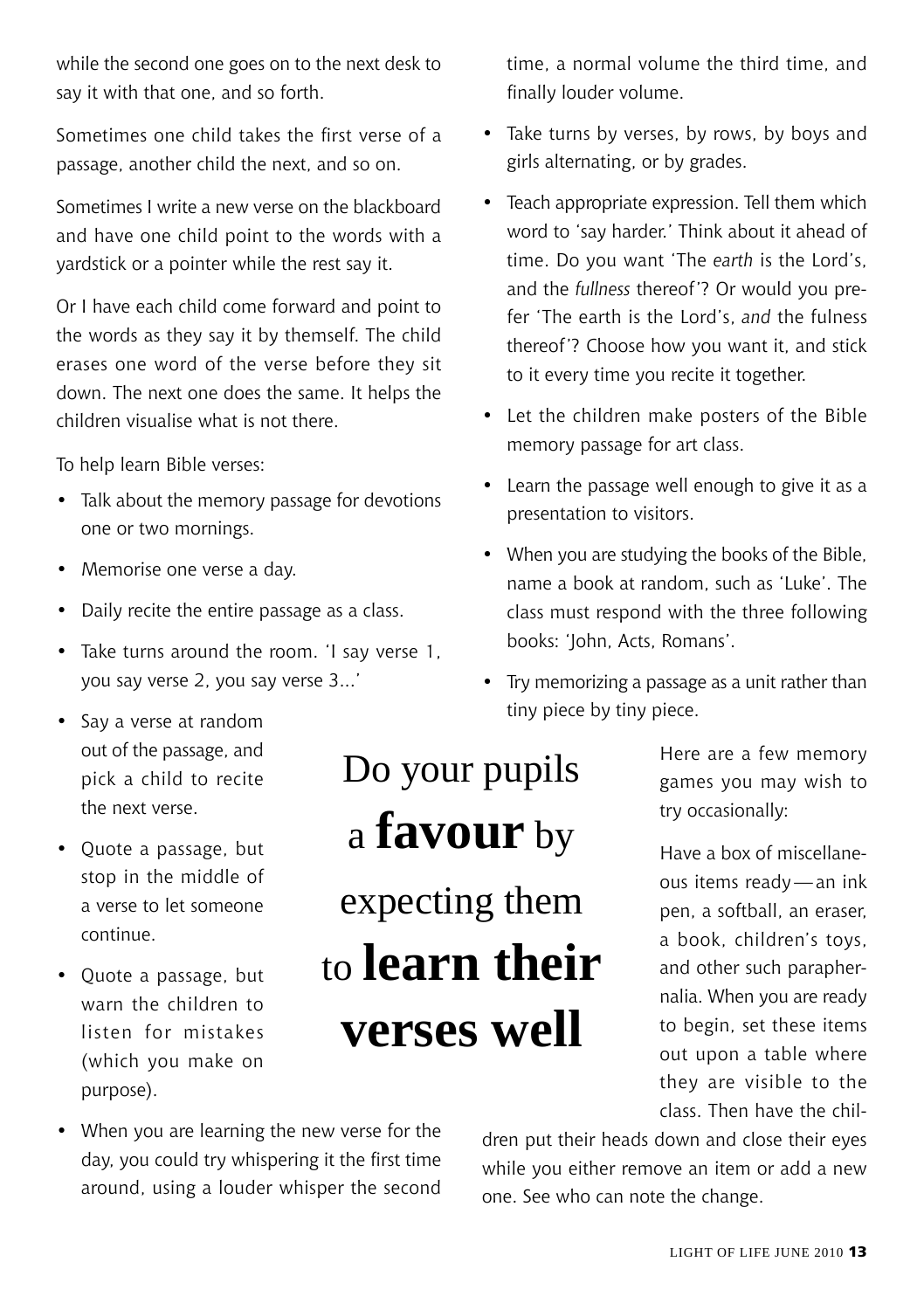Set out a dozen objects, and let the children look at them for a short length of time. Then sweep them off the desk back into the box and have the students write the items from memory.

Hold up a large picture that everyone can see. Let them have a good look for about half a minute. Then put the picture down and let the children

list every detail from the picture that they can remember. If you teach first grade, they may simply tell you what they remember.

Never underestimate the ability a child has to memorise!

> *Reprinted by permission, The Christian School Builder (Rod and Staff Publishers, Volume 42, Issue 5)*

#### Memory Games

Make some memory games for rainy day recesses. Cut forty 6 cm squares from poster board (all the same color). Select a theme. Prepare two cards that belong together. A game will have 20 sets of cards.

| <b>Example theme</b>  | Card 1 example                      | Card 2 example                               |
|-----------------------|-------------------------------------|----------------------------------------------|
| Antonyms              | North Pole<br>Healthy               | South Pole<br>Ш                              |
| Synonyms              | Careful<br>Donkey                   | Neat<br>Ass                                  |
| Homophones            | Patience<br>Their                   | Patients<br>They're                          |
| Match the sum         | $3 + 4$<br>$20 + 8$                 | $5 + 2$<br>$14 + 14$                         |
| Match the difference  | $13 - 4$<br>$9 - 5$                 | $17 - 8$<br>$14 - 10$                        |
| Match the product     | 6x4<br>$7 \times 6$                 | $8 \times 3$<br>6x7                          |
| Person and occupation | Matthew<br>Elisha                   | Tax collector<br>Prophet                     |
| Analogies             | Snow is to January<br>Ink is to pen | as rain is to July.<br>as lead is to pencil. |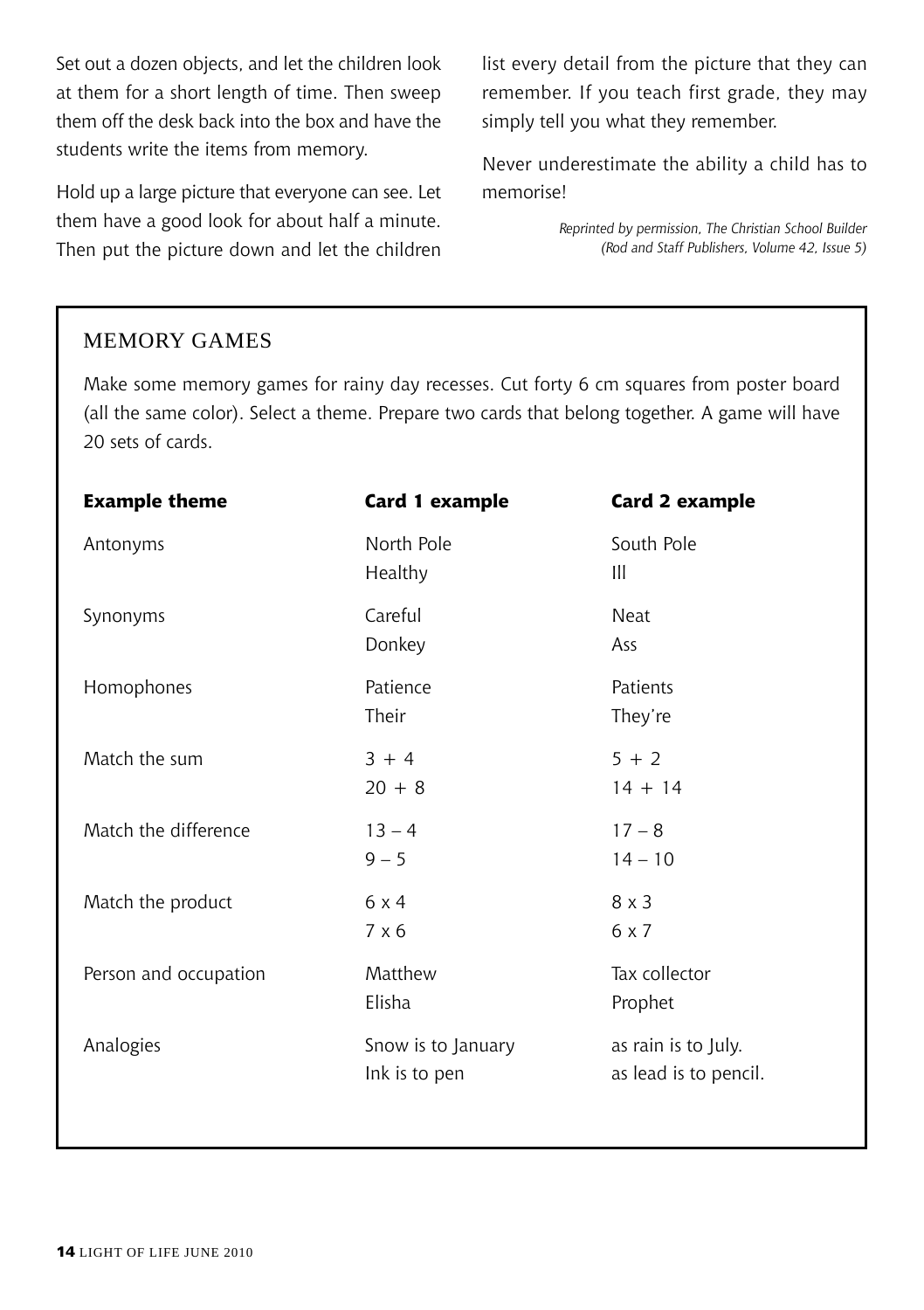# **The Fundamenta** of Health

**Peter Frogley**

There are certain fundamentals we need to heed if we are to allow our bodies to function as God intended.

**HEALTH** 

Most are not too difficult to implement and as you do you will definitely notice a difference in your wellbeing.

- Water is foundational to life—make water your drink of choice. But preferably not tap water, which is rich in chlorine and flourine.
- Keep a good pH balance in your body by endeavouring to consume approximately 80% alkaline and 20% acid foods. Animal products and many grains are acidic in the body.
- Fruits and vegetables are God's food gift to us to help the body cleanse, rebuild and heal itself. Each meal should contain 70–80% plant-based foods.
- Protein-rich foods act as building blocks for wellbeing, however Westerners consume at least 60% more protein than needed. This is largely caused by the high consumption of meats. Meats can be replaced as a protein source by beans, legumes, nuts, seeds and many vegetables.
- Essential fatty acids from foods like nuts, seeds and avocado help keep our bodies' cell walls flexible.
- Whole grain foods such as brown rice and oats provide fibre and are much more nutritious than their processed counterparts.
- Limit wheat and animal-based products—including dairy, hydrogenated margarines, sugar and ice cream.
- Caffeine and alcohol deplete vital nutrients—use on special occasions only.
- Minimise drinking at meal times as it can decrease digestive efficiency and contribute to bloating and malabsorption.
- Cooking foods at low heat, rather than boiling or frying, helps maintain their nutrients.
- Exercising at least 3 times a week promotes healthy appetite, regulates blood sugar and increases metabolism.
- Have 6–8 hours quality sleep a night to help the body rejuvenate and regenerate.
- Live by faith—the just shall live by faith, not worry and anxiety!

*I found a very useful checklist in the SAFE newsletter which I used for the basis of this list.*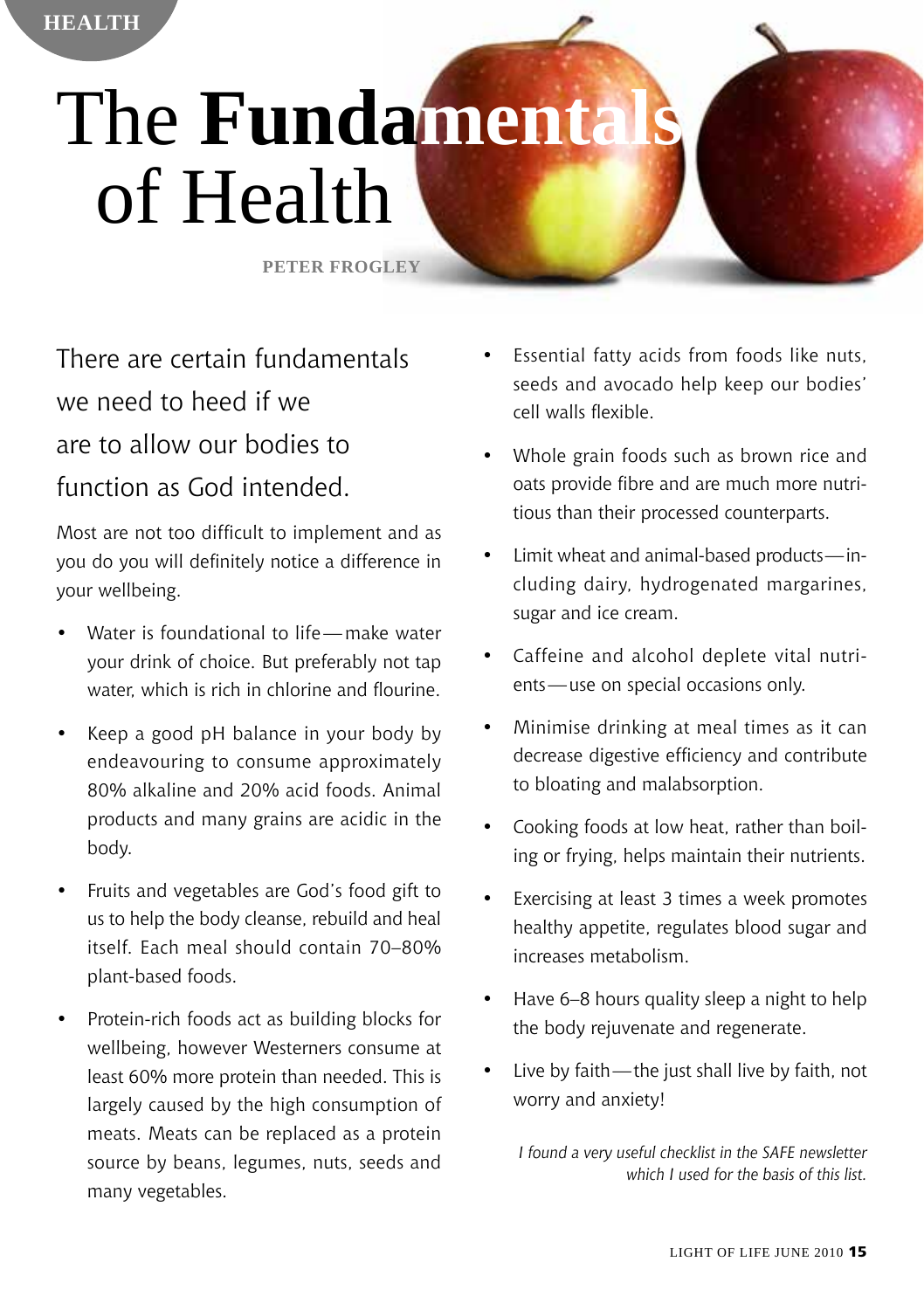# **LEM Phonics Teacher's Resource Kit designed for schools**

The LEM Phonics Teacher's Resource Kit has now been upgraded with new materials covering the Word List. We will continue adding to the kit regularly and advise when new materials are uploaded to your kit.

The TRK is only available on its own website with an access address and password exclusively dedicated to your school. Resources are easily printed from PDF files and duplicated for your class.

When you purchase access to the TRK your school will be issued with a certificate containing your access address and password. Your initial user fee of **\$149** allows you to use the TRK until 31 December 2010, when you will have the option to renew your subscription and continue access and updates. When you renew at a cost of **\$99** you will receive a new access certificate and password. The old password will expire after 31 December and will no longer access the resources.

Initial purchasers who purchase the TRK after 1 August each year will have access until the following year's end.

23167 Teacher's Resource Kit Initial **\$149.00**

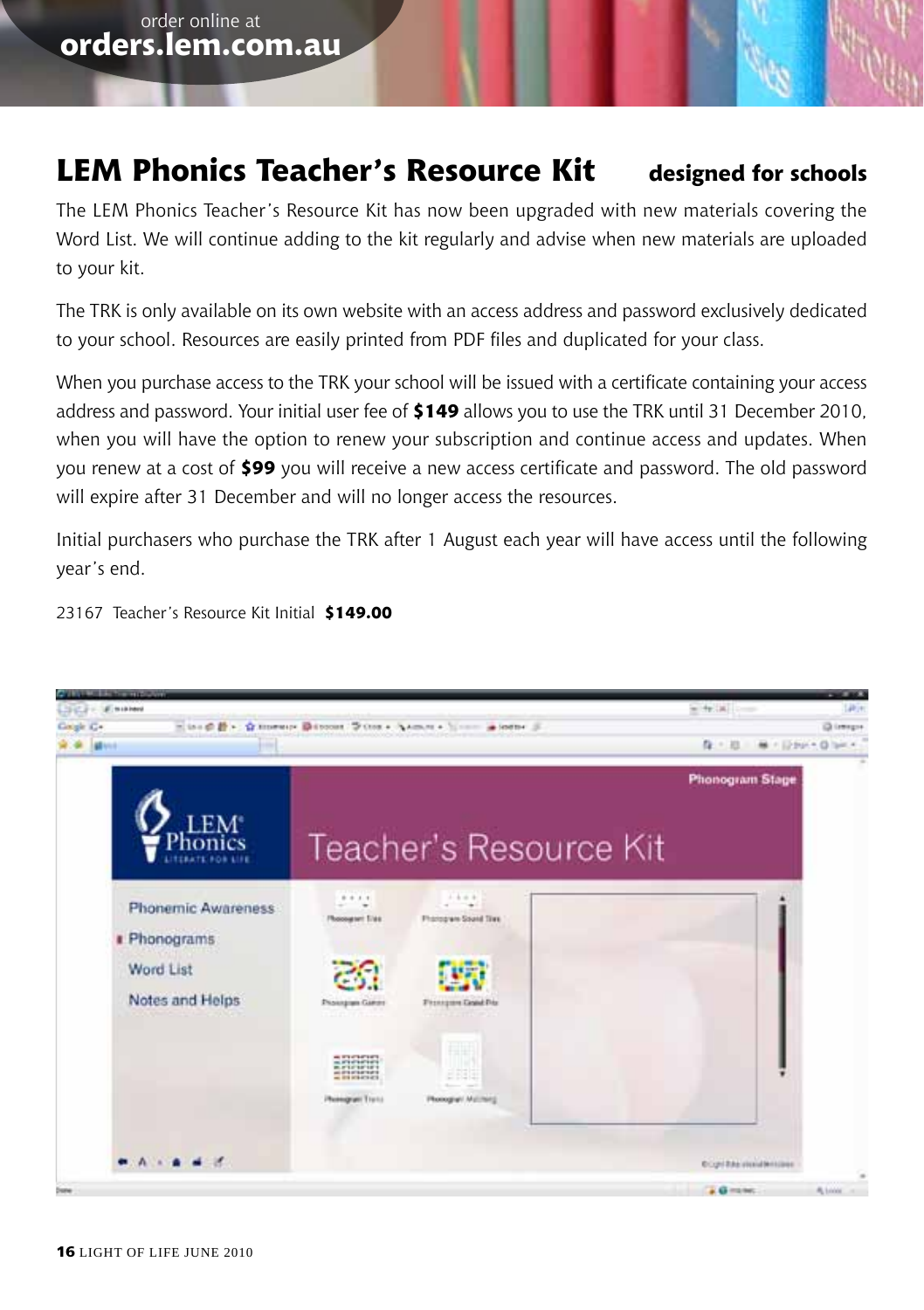# New **Arrivals**

 $\sigma$  in Cards

**Quin** Rules Chart

# **LEM Publications**

### A4 LEM Phonics Rules Charts

The LEM Phonics Rules Charts have been available in A3 format for some time. We have now released the Rules Charts in A4 format. Exactly the same as the larger charts but half the size. Ideal for home schoolers or the small classroom. 12 charts in full colour.

23131 Set of 12 Rules Charts A4 size **\$24.95**



75 phonogram cards, with newly organised notes on back of cards and explanatory notes on base of box. Despite the changes we have retained the same price.

23001 Phonogram Cards **\$25.95**

# **Bob Jones University Press**



### Grade 9 Physical Science (Fourth Edition)

A completely revised new edition. Twenty-one chapters covering the physical sciences. 586 full colour pages. Highly recommended.

|             | 35520 Student Text               | \$63.95 |
|-------------|----------------------------------|---------|
|             | 35521 Teacher Edition 2 volumes  | \$75.60 |
| 35524 Tests |                                  | \$19.95 |
|             | 35525 Test Key                   | \$15.10 |
|             | 35526 Laboratory Manual          | \$26.10 |
|             | 35527 Lab Manual Teacher Edition | \$32.30 |



#### Grade 9 Cultural Geography (Third Edition)

A comprehensive revision of the previous text. Two introductory units, *The World as God Made It* (physical geography) and *The World as Man Subdues It* (cultural geography) are followed by seven units covering the whole world. A very good geography course in over 600 full colour pages.

|             | 35710 Student Text                               | \$63.95 |
|-------------|--------------------------------------------------|---------|
|             | 35711 Teacher Edition                            | \$77.70 |
| 35713 Tests |                                                  | \$19.95 |
|             | 35714 Test Key                                   | \$12.35 |
|             | 35715 Student Activities                         | \$32.30 |
|             | 35716 Student Activities Teacher Edition \$39.20 |         |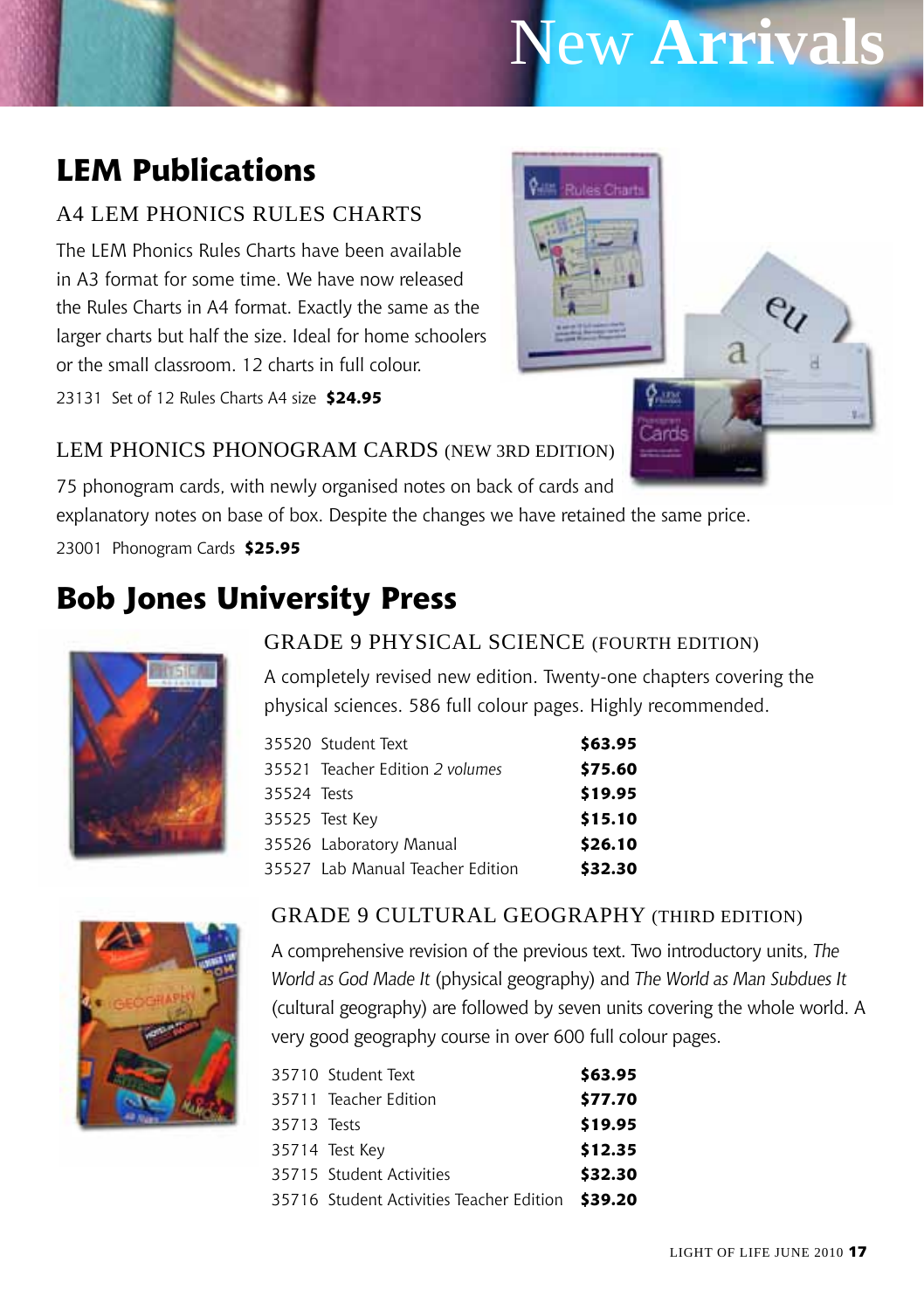## **You Can Be Another Great Australian**  by Margot Ogilvie

Not a new title but one that Christian educators should have. 40 short chapters of well-known and not so well-known Australians with the encouragement that each of us is meant to be another great Australian.

22206 You Can Be Another Great Australian **\$16.95**



# **Wordsworth Classics**

We have some new titles in this classic series. Great inexpensive reading for those readaholic children.



### Adventures and Memoirs of Sherlock Holmes by Sir Arthur Conan Doyle

This volume contains two collections of short stories, *The Adventures of Sherlock Holmes* and *The Memoirs of Sherlock Holmes*.

15055 Adventures and Memoirs of Sherlock Holmes **\$6.95**

### Christmas Books by Charles Dickens (illustrated)

Five short stories written for Christmas.

15054 Christmas Books **\$6.95**





### Jude the Obscure by Thomas Hardy

A tale of Jude Fawley, a stonemason with intellectual aspirations who is frustrated at his journey and ends in despair.

15056 Jude the Obscure **\$6.95**

#### WESSEX TALES BY THOMAS HARDY

Hardy's first collection of seven short stories. Considered a classic in the genre of the short story. 15057 Wessex Tales **\$6.95**

# Wexare Tales



#### WAR AND PEACE BY LEO TOLSTOY

The classic story of Napoleon's war with Russia. 994 pages.

15118 War and Peace **\$12.95**



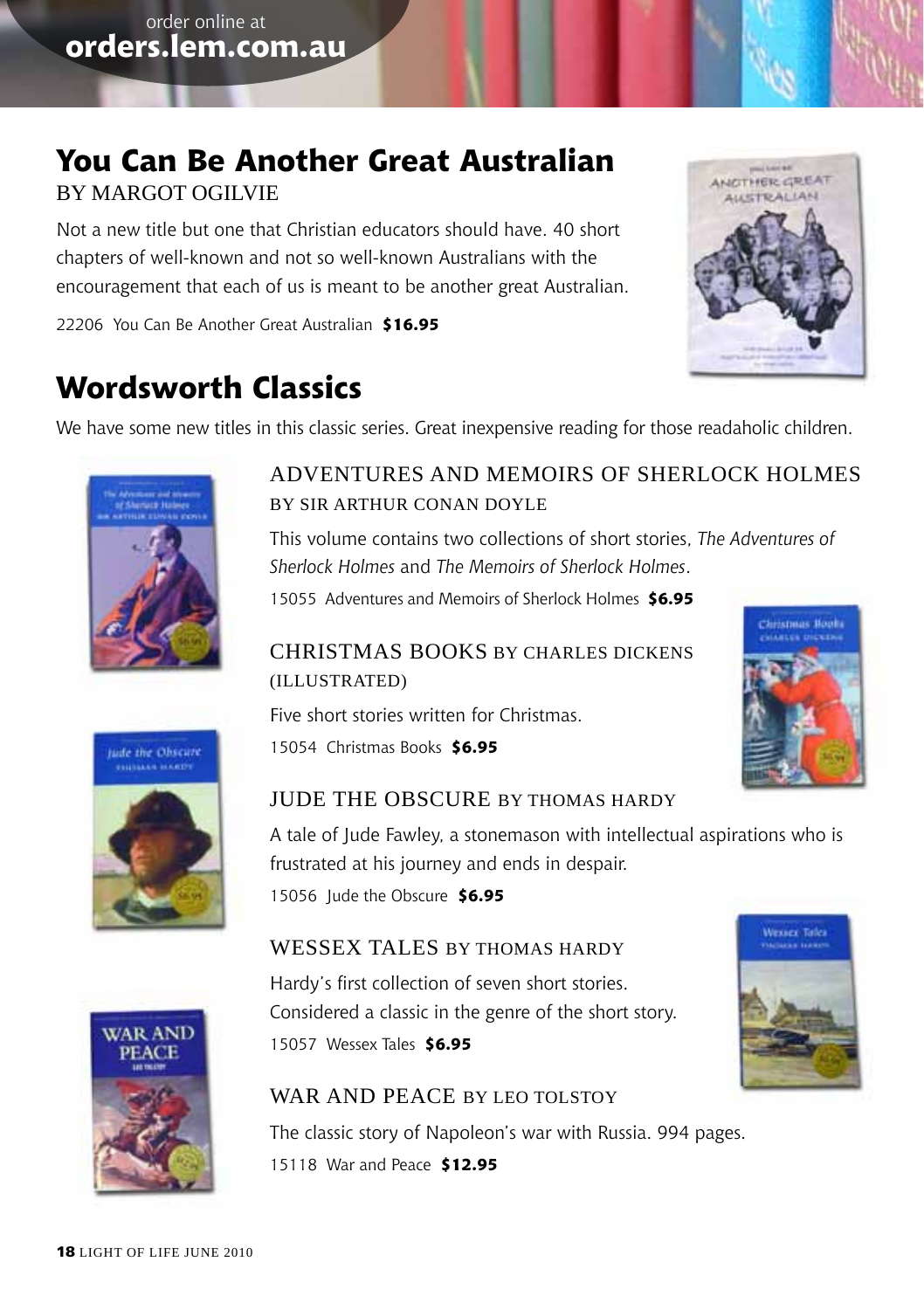# New **Arrivals**

# **Wordsworth Children's Classics**



### English Fairy Tales (illustrated)

40 loved stories including *Jack and the Beanstalk*, *Three Little Pigs* and *Dick Whittington and his Cat*. 15062 English Fairy Tales **\$6.95**

### Mother Goose: Old Nursery Rhymes (illustrated)

A wonderful collection of the favourite nursery rhymes.

15060 Mother Goose: Old Nursery Rhymes **\$6.95**





# Rip Van Winkle by Washington Irving (illustrated)

The classic story is accompanied by other stories; *The Legend of Sleepy Hollow*, *The Spectre Bridegroom*, *The Pride of the Village* and *Mountjoy*.

15059 Rip van Winkle **\$6.95**

### Tom Brown's Schooldays and TOM BROWN AT OXFORD BY THOMAS HUGHES

The stories of the classic school boy through his time at Rugby School plus the sequel at Oxford, takes us through his undergraduate experiences in the mid–nineteenth century. 750 pages. 15058 Tom Brown's Schooldays and Tom Brown at Oxford **\$6.95**



# **Wordsworth Classics of World Literature**



### Abraham Lincoln: Life, Speeches and letters

A useful and interesting compilation which presents a pro-Lincoln perspective. 425 pages. 45008 Abraham Lincoln **\$16.95**

The Life and Voyages of Christopher COLUMBUS BY WASHINGTON IRVING

First published in 1828 before the politically correct versions of Columbus' life appeared. 690 pages. 45007 Christopher Columbus **\$16.95**

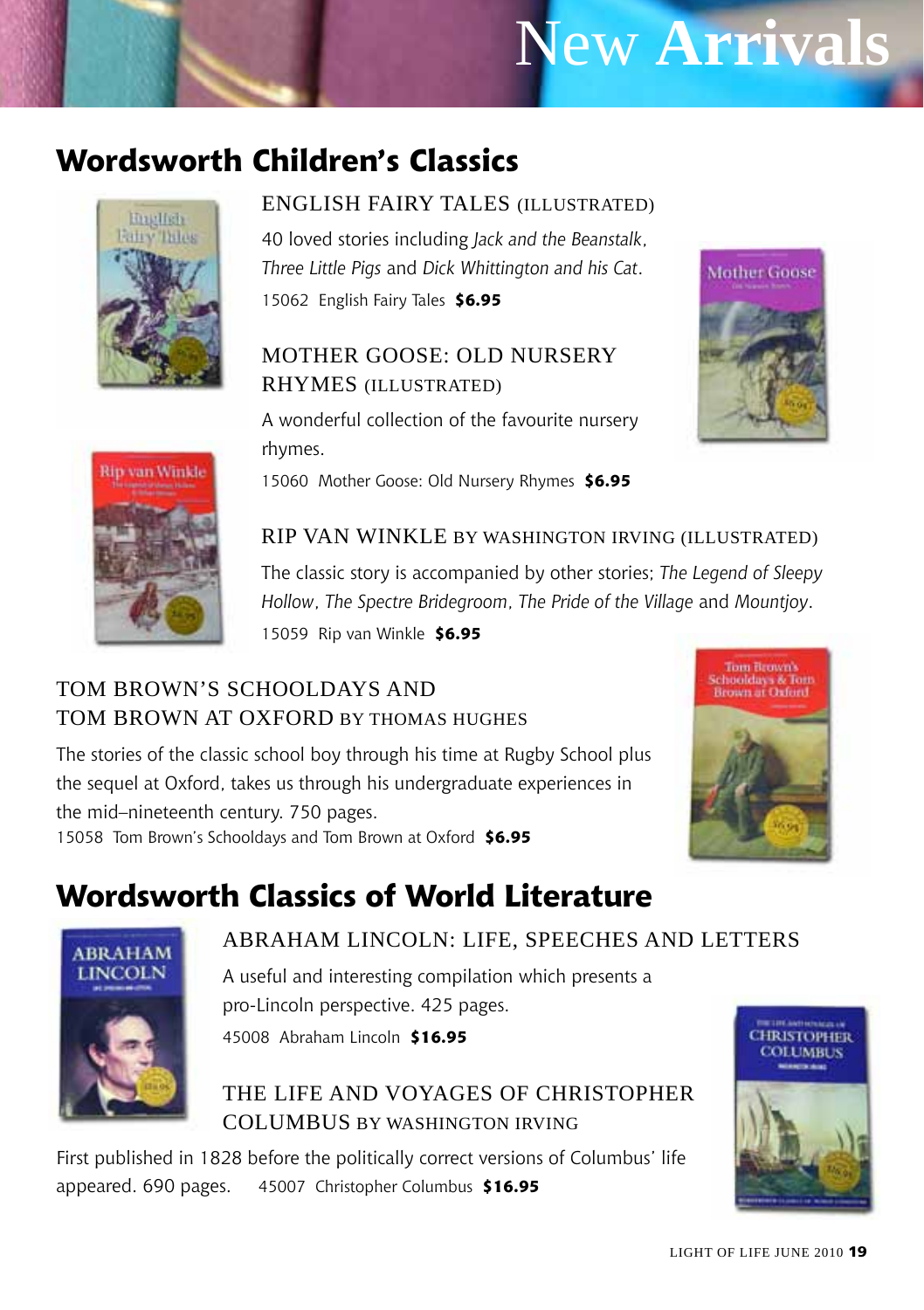# LEM Phonics **Corn**

# **Reflections on my Trip to India**

**Evelyn garrard**

Although I have been to India now five times, this last trip surpassed my wildest expectations.

Richard Wilson, representative of the Indian Reformed Fellowship of Australia (an association which supports the Presbyterian church in India) and also a strong supporter of LEM Phonics, claimed he had an open door for us to begin in Northern India. After a period of communication LEM decided to go ahead with it. For myself, I was very reluctant to go again, grappling with doubts about my health, and whether I'd be able to sustain the workload, weather etc., yet I somehow I knew in my heart that I had to do it.

### Mizoram

We travelled to the state of Mizoram and the city of Aizawl, high in the mountains. The weather was beautiful, and the scenery majestic in places. The amazing thing was that everywhere one looked there were churches. Attending one of the larger churches in Aizawl on Sunday, were 2010 people. At least 90% of the population of Mizoram is Christian.

We had 60 teachers at the LEM Phonics seminar representing about 54 of the many village schools run by the Presbyterian Synod in Mizoram. Most teachers seemed to warm to the philosophy and principles of LEM Phonics and



could see the benefits of such a method. I think that a good many of them were willing to trial the phonogram stage in their schools, but it will be necessary to follow up with more visits to help establish the program.

In the second week I was able to work in some schools, but only a few teachers benefited from watching me teach the children.

The main thing for now must be to teach the phonograms well. We assured them that with the CD they can accomplish this better than they think, because the children are able to 'catch' the sounds much more reliably than older people. However, many of the teachers had improved dramatically on their ability to say the sounds by the end of the course.

We were able to visit one teacher in her home one evening. This lady, who is the principal of a village school, was very excited about the programme. I have received several encouraging emails from her since, saying that she has begun teaching her other teachers how to teach the phonograms.

### Mirik

Mirik is in West Bengal, reached through a winding mountain country road with sheer drops on one side. We wondered when we were going to reach heaven! Our hosts, the Rai family, had a delightful two-storey residence which proved to be wonderful accommodation.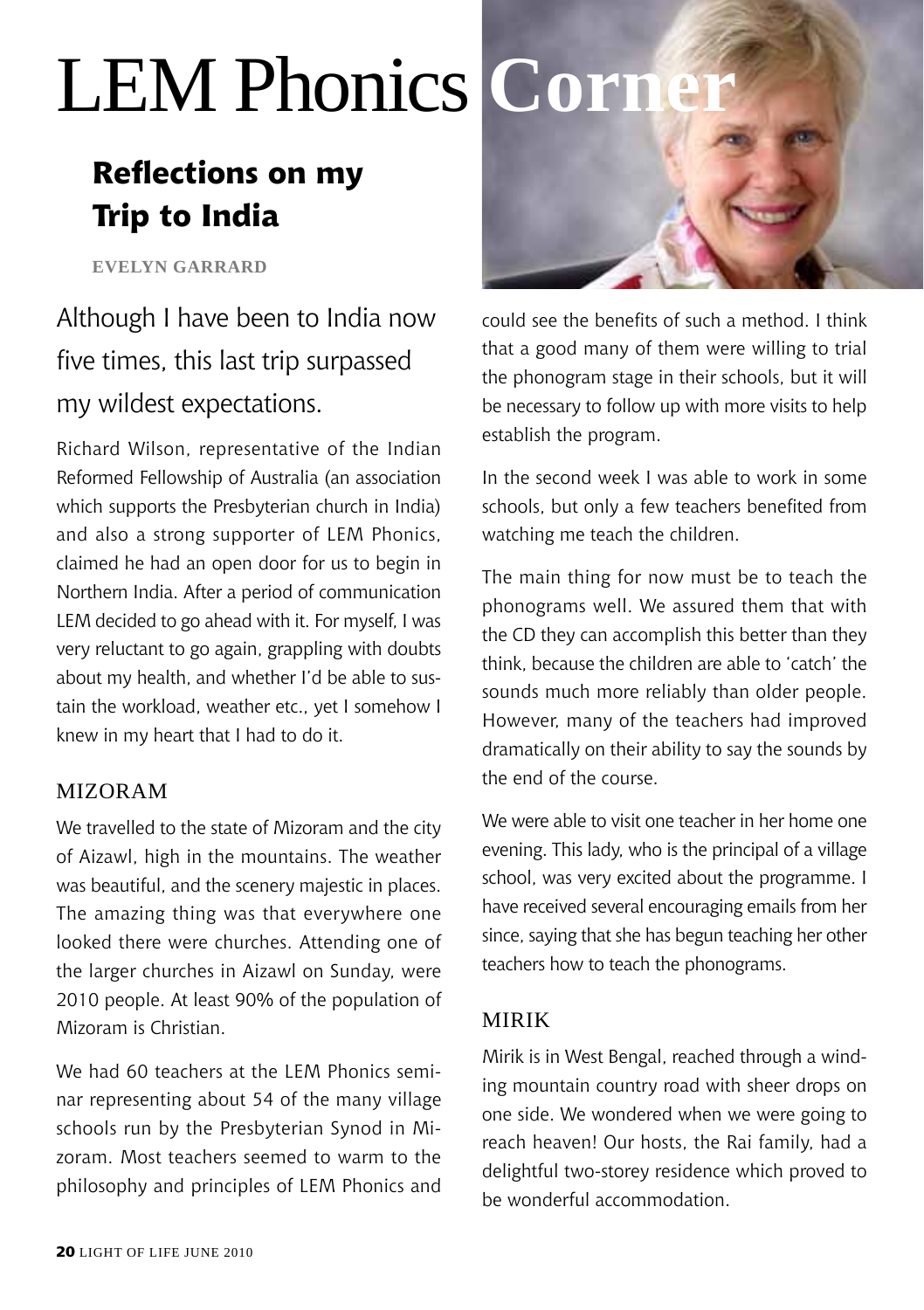The conference building was part of their Bible College. Teachers from their church's own school plus others from surrounding schools made up thirty conferees. LEM phonics was very well received and most of the teachers were particularly eager to embrace the program. One conferee described the course: 'I loved it! It was so joyful, and so worthful.'

### GANGTOK

The following week we moved further up into the mountains, our destination being Gangtok in the state of Sikkim in the far north of India. The scenery was again majestic as we drove along the narrow winding roads around the mountains. Our accommodation had a beautiful view across the city with snow-peaked mountains in the distance. Many teachers in Gangtok who desired to come were unable to attend the conference because 'board exams' were nigh on them and they felt that they could not leave their classes for that time. But thirteen ladies attended from three different schools, although most were from Greendale College where the conference was hosted. The Greendale school is a big modern construction which has been the brainchild of Sabita Dunghal and her husband.

Three ladies who came from a government school were particularly interested in the basic primary programme and one of them kept phoning others during the time we were there, asking if they would be interested in a future conference. So I think we have some good promoters in Gangtok!

#### NEW DELHI

From Bagdogra we flew to Delhi, our last port of call. In Delhi we returned to what I've come to know as a 'normal' Indian city—with its smoke, dirt and pollution.

We went to church on Sunday with a lady from New Zealand and her Indian husband. I had felt a bit scared about going to all the way to Agra with a non-English-speaking taxi driver, but it so happened that this lady was lonely with nothing to do, so she just cherished the thought of coming with me, and being able to talk to another woman in English. So we had a great day of it and it was just amazing to be there and *see* it.

For the rest of the time in Delhi I taught a group of pastors, giving them hints on pronunciation and showing them some rules which would help them with reading and spelling. Of course there are also some very beautiful places in New Delhi, and I saw good improvements being made in road construction, new wonderful shopping centres, etc. In Calcutta, which also seems poor, dirty and scrambling, I saw the same thing happening. I actually went to a most magnificent shopping centre in Calcutta which surpassed any I have seen in Australia.

My heart is filled with gratitude to God for what has done for me on this journey, and also in my time training teachers in Papua New Guinea earlier this year. How wonderful it has been to return to these two places and to be able to contribute positively.

I would covet your prayers that LEM Phonics may be established and prosper under His hand in

both PNG and India.